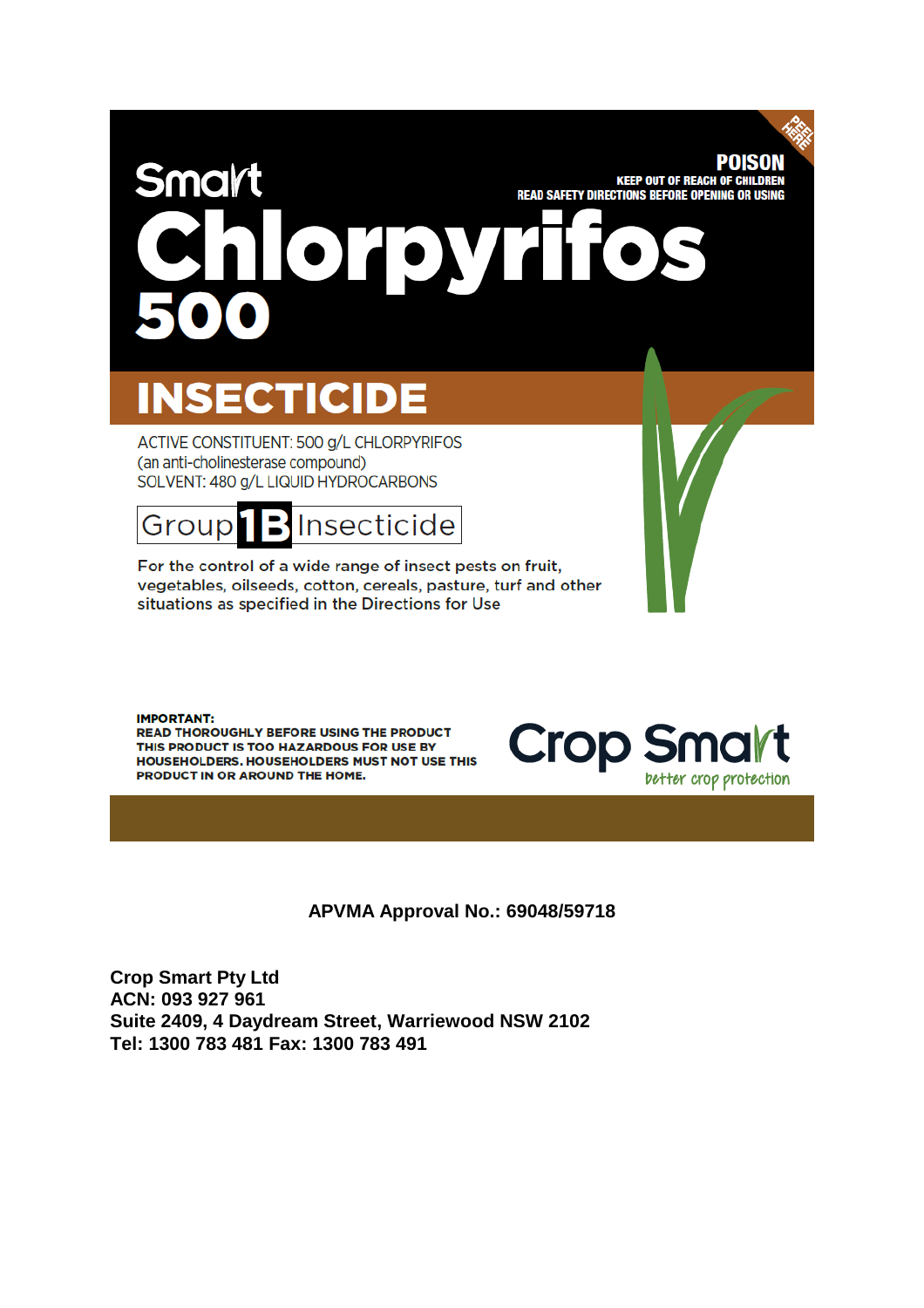# **DIRECTIONS FOR USE**

# **1. TREE AND VINE CROPS**

| <b>RATE</b>                                                                                                       |                                                                                                            | <b>CRITICAL COMMENTS</b>       |         |                                                                                           |                     |                                                                                                                                                                                                                                                                                                                                                            |  |
|-------------------------------------------------------------------------------------------------------------------|------------------------------------------------------------------------------------------------------------|--------------------------------|---------|-------------------------------------------------------------------------------------------|---------------------|------------------------------------------------------------------------------------------------------------------------------------------------------------------------------------------------------------------------------------------------------------------------------------------------------------------------------------------------------------|--|
| This table shows rates for dilute spraying. For concentrate spraying,<br>refer to the Mixing/Application section. |                                                                                                            |                                |         |                                                                                           |                     | For all uses in this table: Apply by dilute<br>or concentrate spraying equipment. Apply<br>the same total amount of product to the<br>target crop whether applying this product<br>by dilute or concentrate spraying<br>methods.                                                                                                                           |  |
| <b>CROP</b>                                                                                                       | <b>INSECT</b>                                                                                              | <b>STATE</b>                   | Vol/ha  | Rate<br>Vol/100 L                                                                         | WHP <sup>1</sup>    | <b>CRITICAL COMMENTS</b>                                                                                                                                                                                                                                                                                                                                   |  |
| Apples,<br>Pears                                                                                                  | San Jose<br>scale<br>Woolly aphid                                                                          | NSW,<br>SA, WA,<br>Qld only    |         | 100 mL<br>(2%<br>miscible<br>winter oil<br>may be<br>added to<br>the<br>dormant<br>spray) | 14<br>days          | <b>Dormant period:</b> Apply as late<br>as possible ensuring thorough<br>coverage of limbs and<br>branches. Seasonal period:<br>Apply to coincide with crawler<br>activity in mid- late November<br>and later as necessary. Ensure<br>thorough coverage of branches,<br>foliage and fruit.<br>Apply when infestation build-up<br>is first noticed ensuring |  |
|                                                                                                                   | Mealy bugs                                                                                                 | SA, WA<br>only                 |         |                                                                                           |                     | thorough coverage.<br>Apply initially at petal fall and<br>then 10-14days later. Apply a<br>follow-up application if<br>necessary, 2-3 weeks prior to<br>harvest. Ensure thorough<br>coverage of all branches,<br>foliage and fruit.                                                                                                                       |  |
| Avocado                                                                                                           | Avocado leaf<br>roller, Ivy leaf<br>roller                                                                 | QId, WA<br>only                | 1 or 2L | 50 or 100<br>mL                                                                           | $\overline{7}$ days | Use this rate in tank mix with<br>1L/ha (500 mL/100 L of water)<br>of dichlorvos (500 g/L). For low<br>volume spray equipment use<br>L/ha rate. Apply at first sign of<br>pest activity before larvae move<br>to fruit. Use higher rate when<br>populations are high.                                                                                      |  |
|                                                                                                                   | Ivy leaf roller                                                                                            | NSW,<br>WA only                |         |                                                                                           |                     | Apply at first sign of pest<br>activity before larvae move to<br>fruit. Use higher rate when<br>populations are high.                                                                                                                                                                                                                                      |  |
|                                                                                                                   | Latania scale,<br>Hairy<br>caterpillars,<br>Light brown<br>apple moth,<br>Red<br>shouldered<br>leaf beetle |                                |         |                                                                                           |                     | Apply when populations<br>indicate treatment is required.<br>Spot spray affected trees only.<br>Repeat as necessary. Use<br>higher rate when populations<br>are high.                                                                                                                                                                                      |  |
| Citrus                                                                                                            | California red<br>scale<br>(Aonidiella<br>aurantii)                                                        | NSW,<br>Vic,<br>SA, WA<br>only |         | 100 mL<br>alone or<br>$50$ mL $+$<br>1L<br>miscible<br>summer<br>spraying<br>oil          | 14<br>days          | Apply during November-March<br>period. Two sprays may be<br>required under conditions of<br>heavy scale infestation. Apply<br>with high volume sprayer to<br>point of runoff.<br>Note: DO NOT use on citrus<br>in areas where integrated                                                                                                                   |  |
|                                                                                                                   |                                                                                                            | Qld only                       |         | 100L<br>alone or<br>100<br>$mL+1L$<br>miscible<br>summer<br>spraying<br>oil               |                     | control programmes are in<br>operation.                                                                                                                                                                                                                                                                                                                    |  |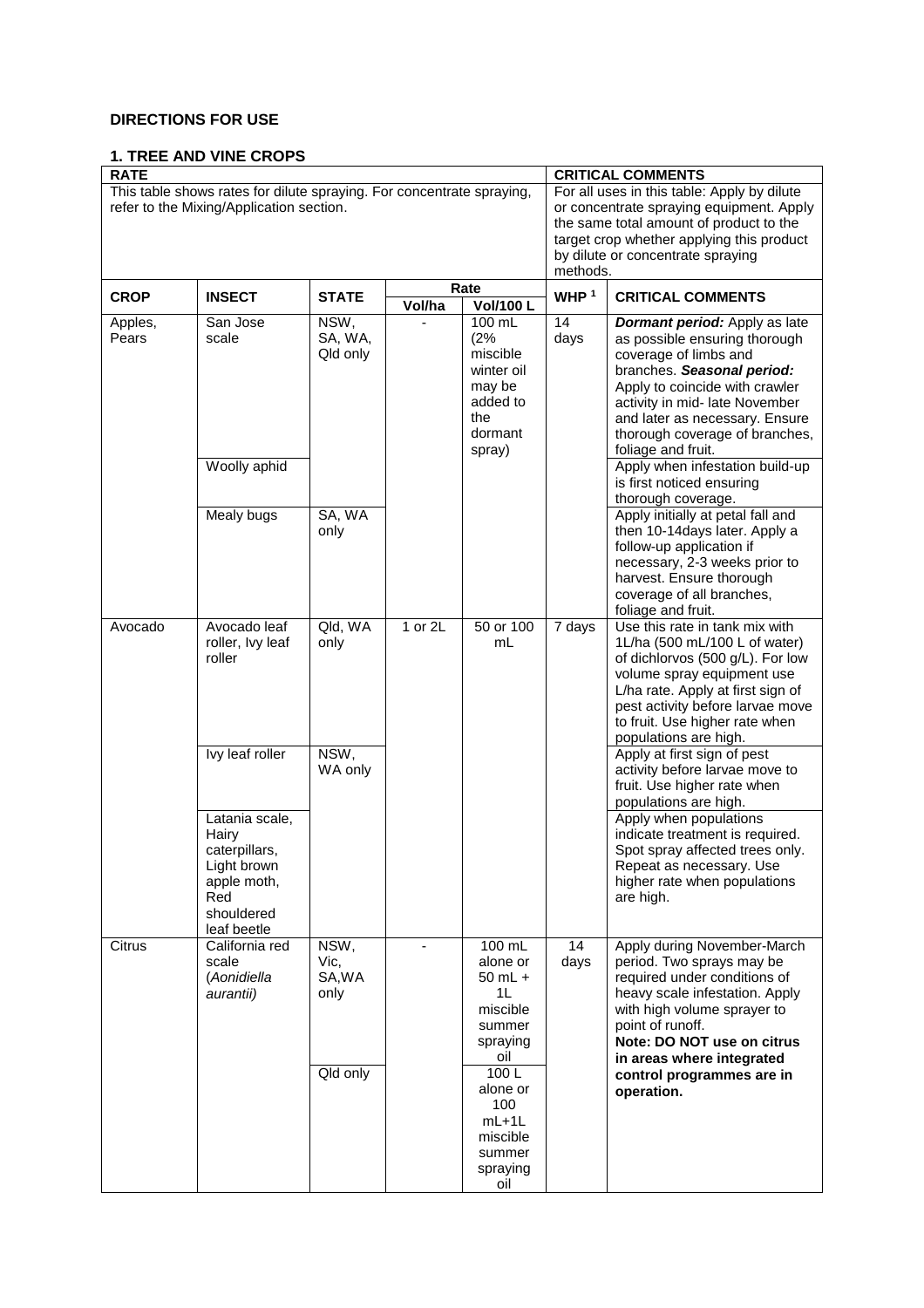| <b>RATE</b>                                                                                                       |                                                                              | <b>CRITICAL COMMENTS</b>                                    |                                                                                          |                                                                                             |                  |                                                                                                                                                                                                                                                                                                                                                                                                      |  |
|-------------------------------------------------------------------------------------------------------------------|------------------------------------------------------------------------------|-------------------------------------------------------------|------------------------------------------------------------------------------------------|---------------------------------------------------------------------------------------------|------------------|------------------------------------------------------------------------------------------------------------------------------------------------------------------------------------------------------------------------------------------------------------------------------------------------------------------------------------------------------------------------------------------------------|--|
| This table shows rates for dilute spraying. For concentrate spraying,<br>refer to the Mixing/Application section. |                                                                              |                                                             |                                                                                          |                                                                                             |                  | For all uses in this table: Apply by dilute<br>or concentrate spraying equipment. Apply<br>the same total amount of product to the<br>target crop whether applying this product<br>by dilute or concentrate spraying<br>methods.                                                                                                                                                                     |  |
| <b>CROP</b>                                                                                                       | <b>INSECT</b>                                                                | <b>STATE</b>                                                | Vol/ha                                                                                   | Rate<br>Vol/100 L                                                                           | WHP <sup>1</sup> | <b>CRITICAL COMMENTS</b>                                                                                                                                                                                                                                                                                                                                                                             |  |
| Citrus,<br>Pome fruit                                                                                             | Wingless<br>grasshopper                                                      | NSW,<br>Vic, Tas,<br>SA, WA<br>only                         | 500 mL                                                                                   | 50 mL                                                                                       |                  | Spray areas of crop infested<br>with grasshoppers. Apply also<br>as a barrier across the line of<br>advance, when grasshoppers<br>are invading the crop                                                                                                                                                                                                                                              |  |
| <b>Grape Vines</b>                                                                                                | Light brown<br>apple moth<br>Grapevine<br>moth<br>(Phalaenoides<br>glycinae) | All<br><b>States</b><br>Qld, Tas,<br>NSW,<br>SA, WA<br>only | ä,                                                                                       | 50 mL                                                                                       |                  | Apply initial spray just after<br>berry set (early October). Later<br>schedule sprays should be<br>made as required                                                                                                                                                                                                                                                                                  |  |
|                                                                                                                   | Grapevine<br>scale<br>(Parthenolecan<br>ium persicae)                        |                                                             |                                                                                          | 100 mL<br>alone or<br>50 mL<br>plus 1L<br>miscible<br>winter oil                            |                  | Apply as a dormant spray, post<br>pruning (July).                                                                                                                                                                                                                                                                                                                                                    |  |
| Kiwifruit                                                                                                         | Common<br>armyworm,<br>Southern<br>armyworm,<br>Light brown<br>apple moth    | NSW,<br>Vic, WA,<br>SA, Tas,<br>Qld only                    | $\blacksquare$                                                                           | 50 mL                                                                                       |                  | Apply at green tip at least 10<br>days after dormant lime sulphur<br>application and at pre-blossom.<br>DO NOT apply post blossom.                                                                                                                                                                                                                                                                   |  |
| Mango                                                                                                             | Common<br>mango scale                                                        | Qld, WA<br>only                                             | $\blacksquare$                                                                           | $100$ mL                                                                                    | 21<br>days       | Apply to coincide with crawler<br>activity. Ensure thorough<br>coverage of all branches,<br>foliage and fruit.                                                                                                                                                                                                                                                                                       |  |
| Stonefruit                                                                                                        | European<br>earwig                                                           | NSW,<br>WA only                                             | 2L                                                                                       | 100 mL                                                                                      | 14<br>days       | Spray Application: Apply in a<br>minimum of 2000 L/ha in<br>spring. If lower volume used<br>increase concentration to apply<br>2L of product/ha.                                                                                                                                                                                                                                                     |  |
|                                                                                                                   |                                                                              | NSW,<br>WA, Tas,<br>SA only                                 | $200$ mL+<br>250 mL<br>sunflower<br>oil/5kg<br>cracked<br>wheat or<br>cracked<br>sorghum |                                                                                             |                  | Bait Application: Apply 5kg of<br>bait/ha in spring by fertiliser<br>spreader. See General<br>Instructions on preparation of<br>cracked wheat or cracked<br>sorghum bait.                                                                                                                                                                                                                            |  |
|                                                                                                                   | San Jose<br>scale                                                            | Qld, WA,<br><b>NSW</b><br>only                              |                                                                                          | $100$ mL<br>(2%<br>miscible<br>winter oil<br>may be<br>added to<br>the<br>dormant<br>spray) |                  | <b>Dormant Period:</b> Apply as late<br>as possible ensuring thorough<br>coverage of all branches.<br>Seasonal Period: Apply to<br>coincide with crawler activity in<br>mid- late November and later if<br>necessary. Ensure thorough<br>coverage of all branches,<br>foliage and fruit.<br><b>Note: Some fruit marking</b><br>may occur if spraying is<br>carried out under hot, dry<br>conditions. |  |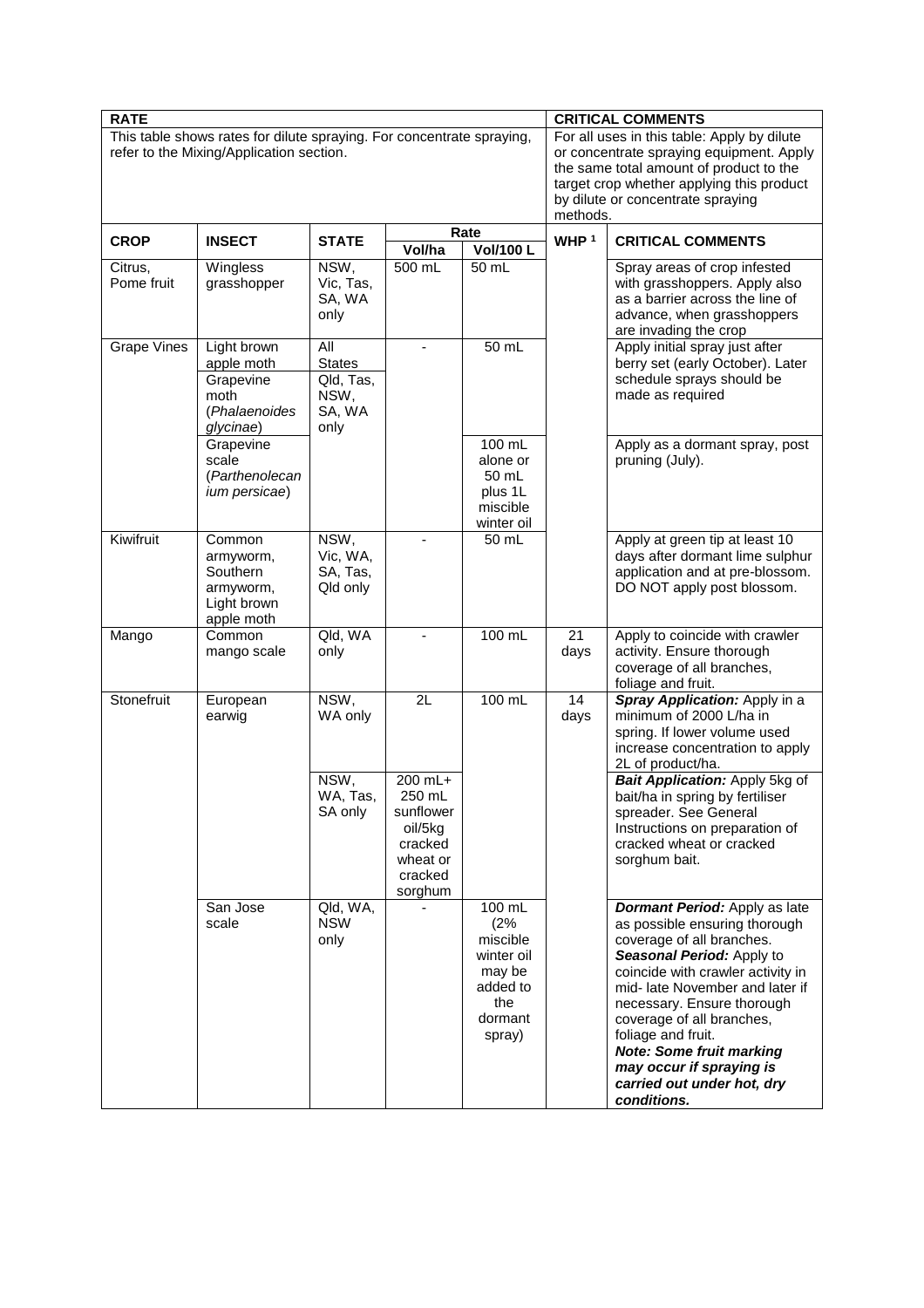# **2. FRUIT AND VEGETABLES**

| <b>RATE</b>                                                                                                      |                                                                                              |                                     | <b>CRITICAL COMMENTS</b>                                        |                                                    |                  |                                                                                                                                                                                                                                                                                                                                                                                                                                                                                                       |  |
|------------------------------------------------------------------------------------------------------------------|----------------------------------------------------------------------------------------------|-------------------------------------|-----------------------------------------------------------------|----------------------------------------------------|------------------|-------------------------------------------------------------------------------------------------------------------------------------------------------------------------------------------------------------------------------------------------------------------------------------------------------------------------------------------------------------------------------------------------------------------------------------------------------------------------------------------------------|--|
| This table shows rates for dilute spraying. For concentrate<br>spraying, refer to the Mixing/Application section |                                                                                              |                                     |                                                                 |                                                    |                  | For all uses in this table: Apply by dilute or<br>concentrate spraying equipment. Apply the<br>same total amount of product to the target<br>crop whether applying this product by dilute<br>or concentrate spraying methods.                                                                                                                                                                                                                                                                         |  |
|                                                                                                                  |                                                                                              |                                     | Rate                                                            |                                                    |                  |                                                                                                                                                                                                                                                                                                                                                                                                                                                                                                       |  |
| <b>CROP</b>                                                                                                      | <b>INSECT</b>                                                                                | <b>STATE</b>                        | Vol/ha                                                          | <b>Vol/100</b><br>L                                | WHP <sup>1</sup> | <b>CRITICAL COMMENTS</b>                                                                                                                                                                                                                                                                                                                                                                                                                                                                              |  |
| Bananas                                                                                                          | Banana scab<br>moth<br>(Nacoleia<br>octasema)                                                | Qld, WA<br>only                     | <b>Aerial</b><br>1 or 2L in<br>a<br>minimum<br>of 10 L<br>water | 200 mL<br>in a<br>minimum<br>of 500 L<br>water/hal | 14 days          | Apply from the first appearance<br>off lower bell and repeat as<br>populations indicate until<br>fingers are exposed. Use high<br>rate with onset of wet weather<br>and/or heavy insect pressure.<br><b>Note: Burning of young fruit</b><br>may occur under poor drying<br>conditions.                                                                                                                                                                                                                |  |
|                                                                                                                  | Banana weevil<br>borer                                                                       | Qld,<br>NSW,<br>WA only             | $\overline{a}$                                                  | 1 or 1.8<br>L                                      |                  | After removal of trash, apply<br>500-700 mL of spray depending<br>on butt size, to the lower 30 cm<br>of the butt and to the<br>surrounding soil within a radius<br>of 30 cm, ensuring thorough<br>coverage of butt and suckers.<br>Sub-tropical areas: Use high<br>rate for annual control of<br>borers. Tropical areas: Use<br>high rate in September-<br>November for initial spray and<br>follow-up with low rate in<br>February-April should insect<br>pressure warrant a second<br>application. |  |
|                                                                                                                  | Caterpillars                                                                                 | <b>NSW</b><br>only                  |                                                                 | 200 mL                                             |                  | Apply from the first appearance<br>off lower bell and repeat as<br>populations indicate until<br>fingers are exposed. Use as<br>ground application only. DO<br>NOT apply by air.                                                                                                                                                                                                                                                                                                                      |  |
| Cabbage,<br>Cauliflower                                                                                          | African black<br>beetle                                                                      | NSW,<br>WA only                     | 2L<br>(Boom<br>Spray)                                           | 300 mL<br>(Drench)                                 | 5 days           | Boom Spray: Apply in 500-<br>1000 L of water/ha at or soon<br>after planting as a 10-15 cm<br>band spray.<br>Drench: Apply 100 mL of<br>diluted spray to base of each<br>plant. Treat as soon as the first<br>signs of infestation are<br>observed. Note: If attack is<br>prolonged follow-up boom<br>spray or drench treatment<br>may be necessary.                                                                                                                                                  |  |
| Carrots                                                                                                          | Light brown<br>apple moth                                                                    | All<br><b>States</b>                | 500 or<br>700 mL                                                |                                                    |                  | Apply when moths are first<br>detected. Repeat at the higher<br>rate if there is a reoccurrence of<br>infestation.                                                                                                                                                                                                                                                                                                                                                                                    |  |
| Cassava                                                                                                          | Cutworm<br>(Agrotis spp.)                                                                    | Qld, WA<br>only                     | 700 mL                                                          |                                                    |                  | Apply to seedlings and soil at<br>base of seedlings when<br>cutworm activity is observed.                                                                                                                                                                                                                                                                                                                                                                                                             |  |
| Cole Crops<br>including<br>Cabbage,<br>Cauliflower,<br><b>Brussel</b><br>Sprouts,<br><b>Broccoli</b>             | Cabbage<br>moth,<br>Cabbage<br>white butterfly,<br>Cabbage<br>aphid, Cluster<br>caterpillar, | NSW,<br>Vic, Tas,<br>SA, WA<br>only | 1.5 or 2<br>L                                                   | 150 or<br>200 mL                                   | 5 days           | Spray at 10-14 day intervals.<br>Use high rate under heavy<br>pressure. Large plants: Use<br>1,000 L spray/ha. To improve<br>spray coverage add non-ionic<br>wetting agents as<br>recommended.                                                                                                                                                                                                                                                                                                        |  |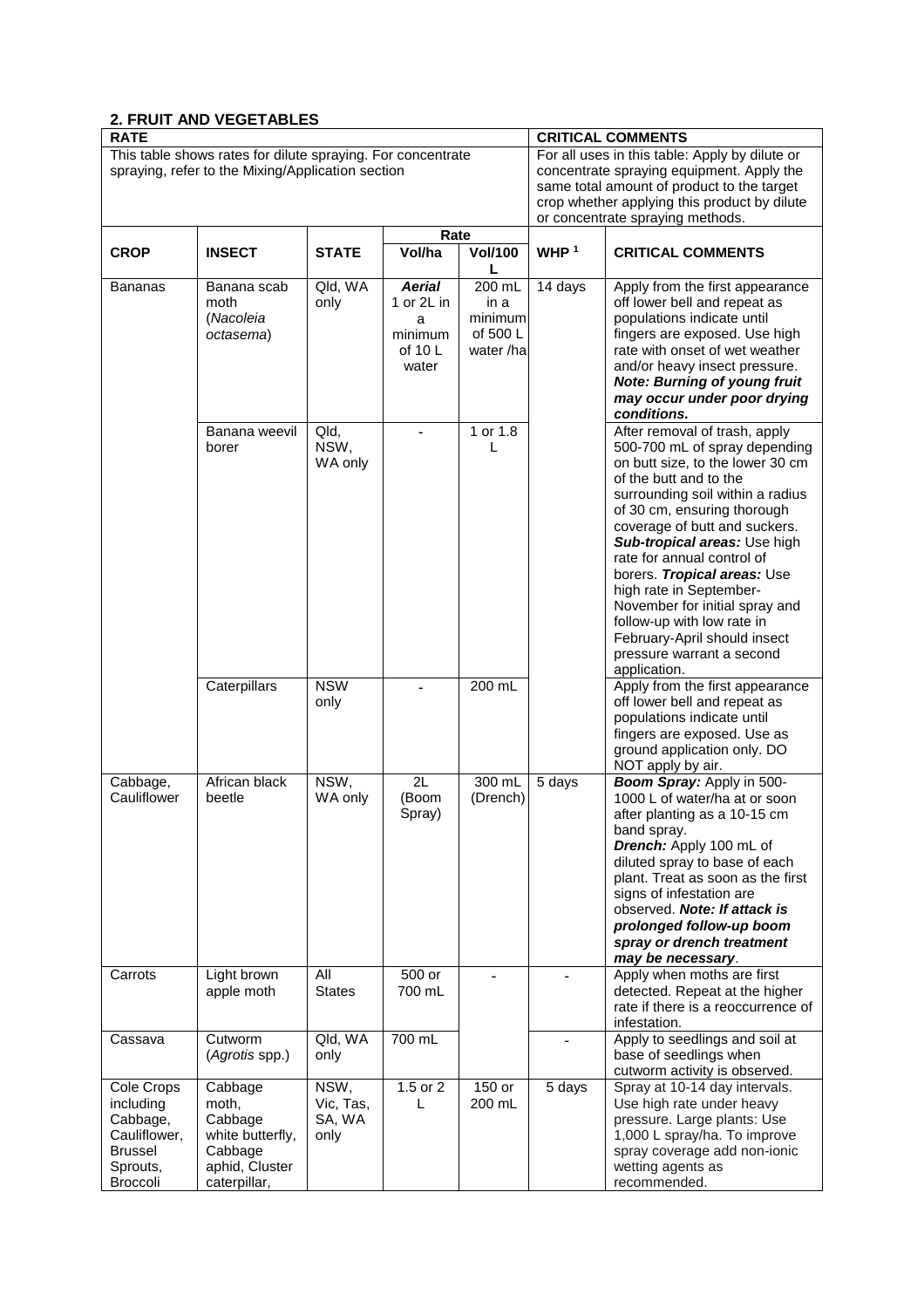| <b>RATE</b> |                                                                                                                          |                                     |                          | <b>CRITICAL COMMENTS</b>       |                  |                                                                                                                                                                                                                               |  |
|-------------|--------------------------------------------------------------------------------------------------------------------------|-------------------------------------|--------------------------|--------------------------------|------------------|-------------------------------------------------------------------------------------------------------------------------------------------------------------------------------------------------------------------------------|--|
|             | This table shows rates for dilute spraying. For concentrate<br>spraying, refer to the Mixing/Application section<br>Rate |                                     |                          |                                |                  | For all uses in this table: Apply by dilute or<br>concentrate spraying equipment. Apply the<br>same total amount of product to the target<br>crop whether applying this product by dilute<br>or concentrate spraying methods. |  |
|             |                                                                                                                          |                                     |                          |                                |                  |                                                                                                                                                                                                                               |  |
| <b>CROP</b> | <b>INSECT</b>                                                                                                            | <b>STATE</b>                        | Vol/ha                   | <b>Vol/100</b><br>$\mathbf{L}$ | WHP <sup>1</sup> | <b>CRITICAL COMMENTS</b>                                                                                                                                                                                                      |  |
|             | Cabbage<br>cluster<br>caterpillar                                                                                        |                                     |                          |                                |                  |                                                                                                                                                                                                                               |  |
|             | Corn earworm,<br>Native<br>budworm<br>(Helicoverpa<br>spp.)                                                              | Qld, WA<br>only                     | 1.5L                     | 150 mL                         |                  | Apply as pests indicate<br>commencing when pests first<br>appear. Large plants: Use<br>1,000 L spray/ha.                                                                                                                      |  |
|             | Corn earworm                                                                                                             | NSW,<br>Vic, SA,<br>WA only         | $1.5 - 2L$               | 150 or<br>200 mL               |                  | Apply at 10-14 day intervals.<br>Use high rate under heavy pest<br>pressure. Large plants: Use<br>1,000 L spray/ha.                                                                                                           |  |
|             | <b>Native</b><br>budworm<br>(Helicoverpa<br>punctiger)                                                                   | NSW,<br>Vic, Tas,<br>SA, WA<br>only |                          |                                |                  | Apply at 10 day intervals<br>commencing when pests first<br>appear. Apply at 7 day intervals<br>under heavy pest pressure.<br>Large plants: Use 1,000 L<br>spray/ha                                                           |  |
|             | Wingless<br>grasshopper                                                                                                  |                                     | 500 mL                   | $50$ mL                        |                  | Spray areas of crop infested<br>with grasshoppers. Also apply<br>as a barrier across the line of<br>advance, when grasshoppers<br>are invading the crop                                                                       |  |
|             | Red legged<br>earth mite,<br>Blue oat mite                                                                               | NSW,<br>WA only                     | 140 or<br>300 mL         | $\blacksquare$                 |                  | Use higher rate for severe<br>infestations. Headlands and<br>vegetation surrounding the crop<br>may also need to be sprayed.                                                                                                  |  |
| Cucurbits   | White flies                                                                                                              |                                     | $\overline{\phantom{a}}$ | 50 mL                          |                  | Apply when pest is first<br>detected. If required repeat<br>application every 10-14 days.                                                                                                                                     |  |
| Ginger      | Cutworm<br>(Agrotis spp.)                                                                                                | Qld, WA<br>only                     | $700 -$<br>900 mL        | $\overline{\phantom{a}}$       |                  | Apply when pest population is<br>evident from damage to the<br>primary shoot at or below<br>ground, or to the first leaf during<br>growth.                                                                                    |  |
| Pineapples  | Pineapple<br>mealybug,<br>Ants                                                                                           |                                     |                          | $\overline{50}$ –<br>100 mL    |                  | Apply when pests are first seen<br>and repeat at 90 day intervals<br>or as necessary. Use a<br>minimum of 3000 L of spray/ha.<br>Use higher rate under heavy<br>pest pressure.                                                |  |
|             | White grubs                                                                                                              |                                     | 5L                       |                                |                  | Apply as a pre-plant spray to a<br>freshly cultivated soil surface.<br>Incorporate immediately by<br>rotary hoeing to a depth of 10-<br>20 cm.                                                                                |  |
| Potatoes    | African black<br>beetle                                                                                                  | NSW,<br>WA only                     | $3-6L$                   |                                |                  | Apply the spray to the soil<br>immediately prior to planting,<br>ensuring thorough incorporation<br>to a depth of 15 cm. Use high<br>rate under heavy pest pressure.                                                          |  |
|             |                                                                                                                          |                                     | 900 mL                   |                                |                  | Apply as a second spray as<br>bands on either side of plants at<br>final hilling-up. Ensure good<br>incorporation of the spray<br>immediately into the soil in the<br>hill.                                                   |  |
|             | White fringed                                                                                                            | NSW,                                | 6L                       |                                |                  | Apply pre-plant and incorporate                                                                                                                                                                                               |  |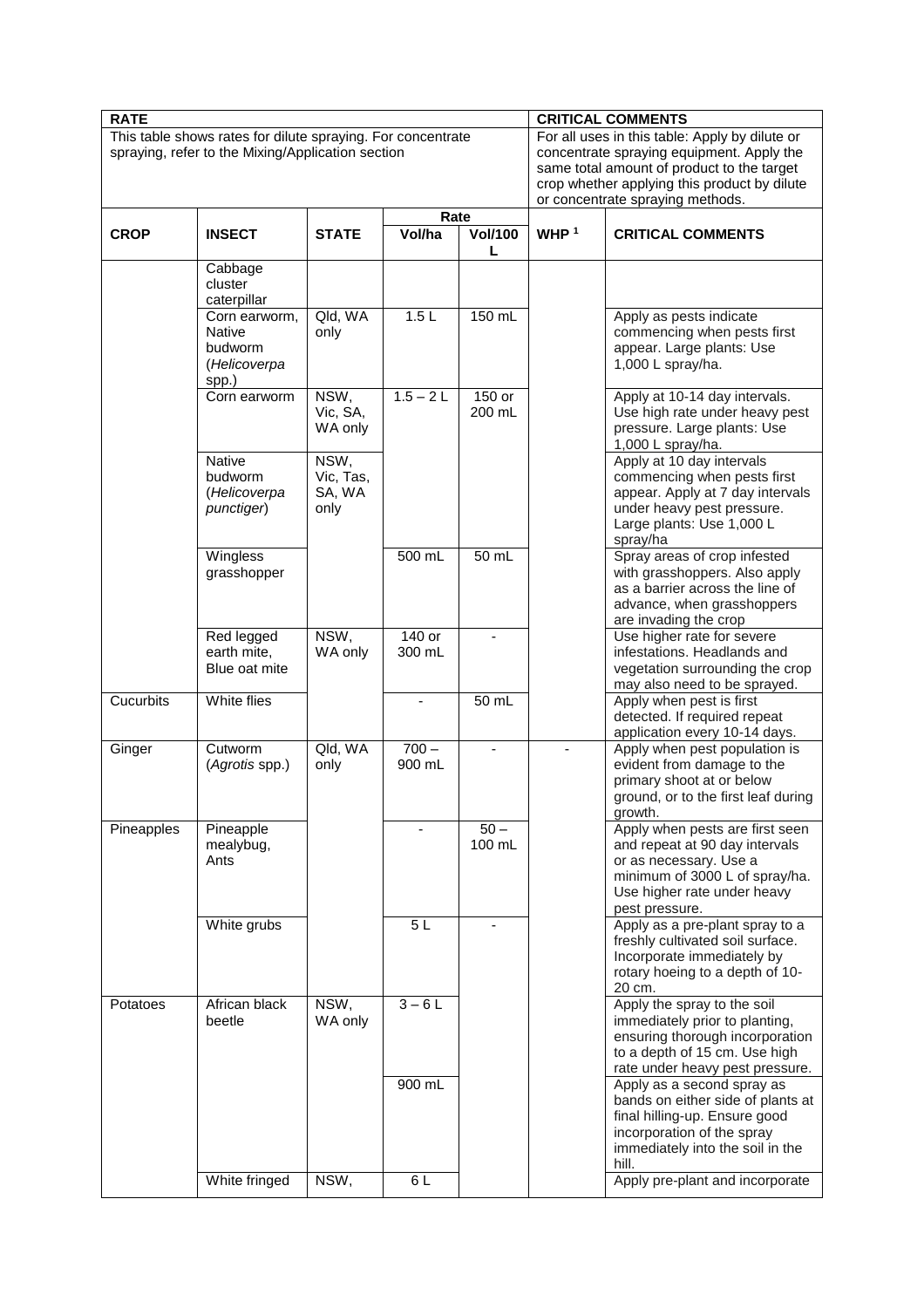| This table shows rates for dilute spraying. For concentrate<br>For all uses in this table: Apply by dilute or<br>spraying, refer to the Mixing/Application section<br>concentrate spraying equipment. Apply the<br>same total amount of product to the target<br>crop whether applying this product by dilute<br>or concentrate spraying methods.<br>Rate<br>WHP <sup>1</sup><br>Vol/ha<br><b>CROP</b><br><b>INSECT</b><br><b>STATE</b><br><b>Vol/100</b><br><b>CRITICAL COMMENTS</b><br>L<br>Vic, WA<br>into the soil immediately after<br>weevil<br>only<br>application<br>1 <sub>L</sub><br>Apply at hilling-up or 7 weeks<br>WA,<br><b>NSW</b><br>after planting as a follow-up to<br>pre-plant incorporation<br>only<br>Vic, WA<br>6L<br>Wireworms<br>Apply as a band spray to the<br>soil surface incorporating<br>only<br>immediately. Use before<br>planting in areas where<br>wireworms are a known<br>problem<br>Qld, WA<br><b>Strawberries</b><br>100<br>Apply in recently ratooned<br>Field crickets<br>ml/10kg<br>strawberry patches or newly<br>only<br>(Teleogryllus<br>planted runners when damage<br>commodus),<br>bran<br>Mole crickets<br>or pest populations indicate.<br>Broadcast, preferably in the late<br>(Gryllotalpa<br>afternoon to base of plants and<br>spp.)<br>inter-row space. See General<br>Instructions for preparation<br>of bran baits<br>Silver Beet<br>NSW,<br>$140$ or<br>Use higher rate for severe<br>Redlegged<br>earth mite,<br>Tas, WA<br>300 mL<br>infestations. Headlands and<br>Blue oat mite<br>only<br>vegetation surrounding the crop<br>may also need to be treated.<br>150 or<br>Spray on 7-10 days schedule<br>Tomatoes<br>1.5 or 2<br>3 days<br>Tomato grub<br>Qld, Vic,<br>NSW,<br>200 mL<br>(Helicoverpa<br>L<br>commencing at flowering. Use<br>high rate under heavy pest<br>WA only<br>armiger)<br>Tas, WA,<br><b>Native</b><br>pressure.<br>budworm<br>only<br>(Helicoverpa<br>punctiger)<br>Tas, SA,<br>Green<br>Spray at first sign of bug<br>activity. Use higher rate under<br>Vegetable Bug<br>WA only<br>heavy pest pressure<br>1 <sub>L</sub><br>100 mL<br>Green peach<br>Qld, Vic,<br>Spray when aphids are seen.<br>Large Plants: Use 1,000 L<br>aphid<br>Tas, Sa,<br>WA only<br>spray/ha<br>Spray areas of crop infested<br>500 mL<br>$50$ mL<br>Wingless<br>NSW,<br>with grasshoppers. Also apply<br>grasshopper<br>Vic, Tas,<br>as a barrier across the line of<br>SA, WA<br>advance, when grasshoppers<br>only<br>are invading the crop.<br><b>NSW</b><br>300 mL<br>African black<br>2L<br>Boom Spray: Apply in 500-1000<br>beetle<br>only<br>(Boom<br>(Drench<br>L of water/ha at or soon after<br>planting as a 10-15 cm band<br>spray)<br>spray. Drench: Apply 100 mL of<br>diluted spray to base of each<br>plant. Treat as soon as first sign<br>of infestation is noticed.<br>Note: If attack is prolonged<br>follow up boom spray or drench<br>treatment may be necessary<br>NSW,<br>500 mL<br>Vegetables<br>Wingless<br>50 mL<br>Tomatoe<br>Spray areas of crop infested<br>$3$ including<br>grasshopper<br>Vic, Tas,<br>with grasshoppers. Apply also<br>s<br>as a barrier across the line of<br>SA, WA<br>3 days<br>asparagus,<br>advance when grasshoppers<br>beans,<br>only<br>Cole<br>are invading the crop<br>beetroot,<br>broccoli, | <b>RATE</b> |         |     |        |       | <b>CRITICAL COMMENTS</b> |                                  |  |  |
|-------------------------------------------------------------------------------------------------------------------------------------------------------------------------------------------------------------------------------------------------------------------------------------------------------------------------------------------------------------------------------------------------------------------------------------------------------------------------------------------------------------------------------------------------------------------------------------------------------------------------------------------------------------------------------------------------------------------------------------------------------------------------------------------------------------------------------------------------------------------------------------------------------------------------------------------------------------------------------------------------------------------------------------------------------------------------------------------------------------------------------------------------------------------------------------------------------------------------------------------------------------------------------------------------------------------------------------------------------------------------------------------------------------------------------------------------------------------------------------------------------------------------------------------------------------------------------------------------------------------------------------------------------------------------------------------------------------------------------------------------------------------------------------------------------------------------------------------------------------------------------------------------------------------------------------------------------------------------------------------------------------------------------------------------------------------------------------------------------------------------------------------------------------------------------------------------------------------------------------------------------------------------------------------------------------------------------------------------------------------------------------------------------------------------------------------------------------------------------------------------------------------------------------------------------------------------------------------------------------------------------------------------------------------------------------------------------------------------------------------------------------------------------------------------------------------------------------------------------------------------------------------------------------------------------------------------------------------------------------------------------------------------------------------------------------------------------------------------------------------------------------------------------------------------------------------------------------------------------------------------------------------------------------------------------------------------------|-------------|---------|-----|--------|-------|--------------------------|----------------------------------|--|--|
|                                                                                                                                                                                                                                                                                                                                                                                                                                                                                                                                                                                                                                                                                                                                                                                                                                                                                                                                                                                                                                                                                                                                                                                                                                                                                                                                                                                                                                                                                                                                                                                                                                                                                                                                                                                                                                                                                                                                                                                                                                                                                                                                                                                                                                                                                                                                                                                                                                                                                                                                                                                                                                                                                                                                                                                                                                                                                                                                                                                                                                                                                                                                                                                                                                                                                                                               |             |         |     |        |       |                          |                                  |  |  |
|                                                                                                                                                                                                                                                                                                                                                                                                                                                                                                                                                                                                                                                                                                                                                                                                                                                                                                                                                                                                                                                                                                                                                                                                                                                                                                                                                                                                                                                                                                                                                                                                                                                                                                                                                                                                                                                                                                                                                                                                                                                                                                                                                                                                                                                                                                                                                                                                                                                                                                                                                                                                                                                                                                                                                                                                                                                                                                                                                                                                                                                                                                                                                                                                                                                                                                                               |             |         |     |        |       |                          |                                  |  |  |
|                                                                                                                                                                                                                                                                                                                                                                                                                                                                                                                                                                                                                                                                                                                                                                                                                                                                                                                                                                                                                                                                                                                                                                                                                                                                                                                                                                                                                                                                                                                                                                                                                                                                                                                                                                                                                                                                                                                                                                                                                                                                                                                                                                                                                                                                                                                                                                                                                                                                                                                                                                                                                                                                                                                                                                                                                                                                                                                                                                                                                                                                                                                                                                                                                                                                                                                               |             |         |     |        |       |                          |                                  |  |  |
|                                                                                                                                                                                                                                                                                                                                                                                                                                                                                                                                                                                                                                                                                                                                                                                                                                                                                                                                                                                                                                                                                                                                                                                                                                                                                                                                                                                                                                                                                                                                                                                                                                                                                                                                                                                                                                                                                                                                                                                                                                                                                                                                                                                                                                                                                                                                                                                                                                                                                                                                                                                                                                                                                                                                                                                                                                                                                                                                                                                                                                                                                                                                                                                                                                                                                                                               |             |         |     |        |       |                          |                                  |  |  |
|                                                                                                                                                                                                                                                                                                                                                                                                                                                                                                                                                                                                                                                                                                                                                                                                                                                                                                                                                                                                                                                                                                                                                                                                                                                                                                                                                                                                                                                                                                                                                                                                                                                                                                                                                                                                                                                                                                                                                                                                                                                                                                                                                                                                                                                                                                                                                                                                                                                                                                                                                                                                                                                                                                                                                                                                                                                                                                                                                                                                                                                                                                                                                                                                                                                                                                                               |             |         |     |        |       |                          |                                  |  |  |
|                                                                                                                                                                                                                                                                                                                                                                                                                                                                                                                                                                                                                                                                                                                                                                                                                                                                                                                                                                                                                                                                                                                                                                                                                                                                                                                                                                                                                                                                                                                                                                                                                                                                                                                                                                                                                                                                                                                                                                                                                                                                                                                                                                                                                                                                                                                                                                                                                                                                                                                                                                                                                                                                                                                                                                                                                                                                                                                                                                                                                                                                                                                                                                                                                                                                                                                               |             |         |     |        |       |                          |                                  |  |  |
|                                                                                                                                                                                                                                                                                                                                                                                                                                                                                                                                                                                                                                                                                                                                                                                                                                                                                                                                                                                                                                                                                                                                                                                                                                                                                                                                                                                                                                                                                                                                                                                                                                                                                                                                                                                                                                                                                                                                                                                                                                                                                                                                                                                                                                                                                                                                                                                                                                                                                                                                                                                                                                                                                                                                                                                                                                                                                                                                                                                                                                                                                                                                                                                                                                                                                                                               |             |         |     |        |       |                          |                                  |  |  |
|                                                                                                                                                                                                                                                                                                                                                                                                                                                                                                                                                                                                                                                                                                                                                                                                                                                                                                                                                                                                                                                                                                                                                                                                                                                                                                                                                                                                                                                                                                                                                                                                                                                                                                                                                                                                                                                                                                                                                                                                                                                                                                                                                                                                                                                                                                                                                                                                                                                                                                                                                                                                                                                                                                                                                                                                                                                                                                                                                                                                                                                                                                                                                                                                                                                                                                                               |             |         |     |        |       |                          |                                  |  |  |
|                                                                                                                                                                                                                                                                                                                                                                                                                                                                                                                                                                                                                                                                                                                                                                                                                                                                                                                                                                                                                                                                                                                                                                                                                                                                                                                                                                                                                                                                                                                                                                                                                                                                                                                                                                                                                                                                                                                                                                                                                                                                                                                                                                                                                                                                                                                                                                                                                                                                                                                                                                                                                                                                                                                                                                                                                                                                                                                                                                                                                                                                                                                                                                                                                                                                                                                               |             |         |     |        |       |                          |                                  |  |  |
|                                                                                                                                                                                                                                                                                                                                                                                                                                                                                                                                                                                                                                                                                                                                                                                                                                                                                                                                                                                                                                                                                                                                                                                                                                                                                                                                                                                                                                                                                                                                                                                                                                                                                                                                                                                                                                                                                                                                                                                                                                                                                                                                                                                                                                                                                                                                                                                                                                                                                                                                                                                                                                                                                                                                                                                                                                                                                                                                                                                                                                                                                                                                                                                                                                                                                                                               |             |         |     |        |       |                          |                                  |  |  |
|                                                                                                                                                                                                                                                                                                                                                                                                                                                                                                                                                                                                                                                                                                                                                                                                                                                                                                                                                                                                                                                                                                                                                                                                                                                                                                                                                                                                                                                                                                                                                                                                                                                                                                                                                                                                                                                                                                                                                                                                                                                                                                                                                                                                                                                                                                                                                                                                                                                                                                                                                                                                                                                                                                                                                                                                                                                                                                                                                                                                                                                                                                                                                                                                                                                                                                                               |             |         |     |        |       |                          |                                  |  |  |
|                                                                                                                                                                                                                                                                                                                                                                                                                                                                                                                                                                                                                                                                                                                                                                                                                                                                                                                                                                                                                                                                                                                                                                                                                                                                                                                                                                                                                                                                                                                                                                                                                                                                                                                                                                                                                                                                                                                                                                                                                                                                                                                                                                                                                                                                                                                                                                                                                                                                                                                                                                                                                                                                                                                                                                                                                                                                                                                                                                                                                                                                                                                                                                                                                                                                                                                               |             |         |     |        |       |                          |                                  |  |  |
|                                                                                                                                                                                                                                                                                                                                                                                                                                                                                                                                                                                                                                                                                                                                                                                                                                                                                                                                                                                                                                                                                                                                                                                                                                                                                                                                                                                                                                                                                                                                                                                                                                                                                                                                                                                                                                                                                                                                                                                                                                                                                                                                                                                                                                                                                                                                                                                                                                                                                                                                                                                                                                                                                                                                                                                                                                                                                                                                                                                                                                                                                                                                                                                                                                                                                                                               |             |         |     |        |       |                          |                                  |  |  |
|                                                                                                                                                                                                                                                                                                                                                                                                                                                                                                                                                                                                                                                                                                                                                                                                                                                                                                                                                                                                                                                                                                                                                                                                                                                                                                                                                                                                                                                                                                                                                                                                                                                                                                                                                                                                                                                                                                                                                                                                                                                                                                                                                                                                                                                                                                                                                                                                                                                                                                                                                                                                                                                                                                                                                                                                                                                                                                                                                                                                                                                                                                                                                                                                                                                                                                                               |             |         |     |        |       |                          |                                  |  |  |
|                                                                                                                                                                                                                                                                                                                                                                                                                                                                                                                                                                                                                                                                                                                                                                                                                                                                                                                                                                                                                                                                                                                                                                                                                                                                                                                                                                                                                                                                                                                                                                                                                                                                                                                                                                                                                                                                                                                                                                                                                                                                                                                                                                                                                                                                                                                                                                                                                                                                                                                                                                                                                                                                                                                                                                                                                                                                                                                                                                                                                                                                                                                                                                                                                                                                                                                               |             |         |     |        |       |                          |                                  |  |  |
|                                                                                                                                                                                                                                                                                                                                                                                                                                                                                                                                                                                                                                                                                                                                                                                                                                                                                                                                                                                                                                                                                                                                                                                                                                                                                                                                                                                                                                                                                                                                                                                                                                                                                                                                                                                                                                                                                                                                                                                                                                                                                                                                                                                                                                                                                                                                                                                                                                                                                                                                                                                                                                                                                                                                                                                                                                                                                                                                                                                                                                                                                                                                                                                                                                                                                                                               |             |         |     |        |       |                          |                                  |  |  |
|                                                                                                                                                                                                                                                                                                                                                                                                                                                                                                                                                                                                                                                                                                                                                                                                                                                                                                                                                                                                                                                                                                                                                                                                                                                                                                                                                                                                                                                                                                                                                                                                                                                                                                                                                                                                                                                                                                                                                                                                                                                                                                                                                                                                                                                                                                                                                                                                                                                                                                                                                                                                                                                                                                                                                                                                                                                                                                                                                                                                                                                                                                                                                                                                                                                                                                                               |             | Cutworm | All | 700 mL | 70 mL | Crops                    | Apply immediately infestation is |  |  |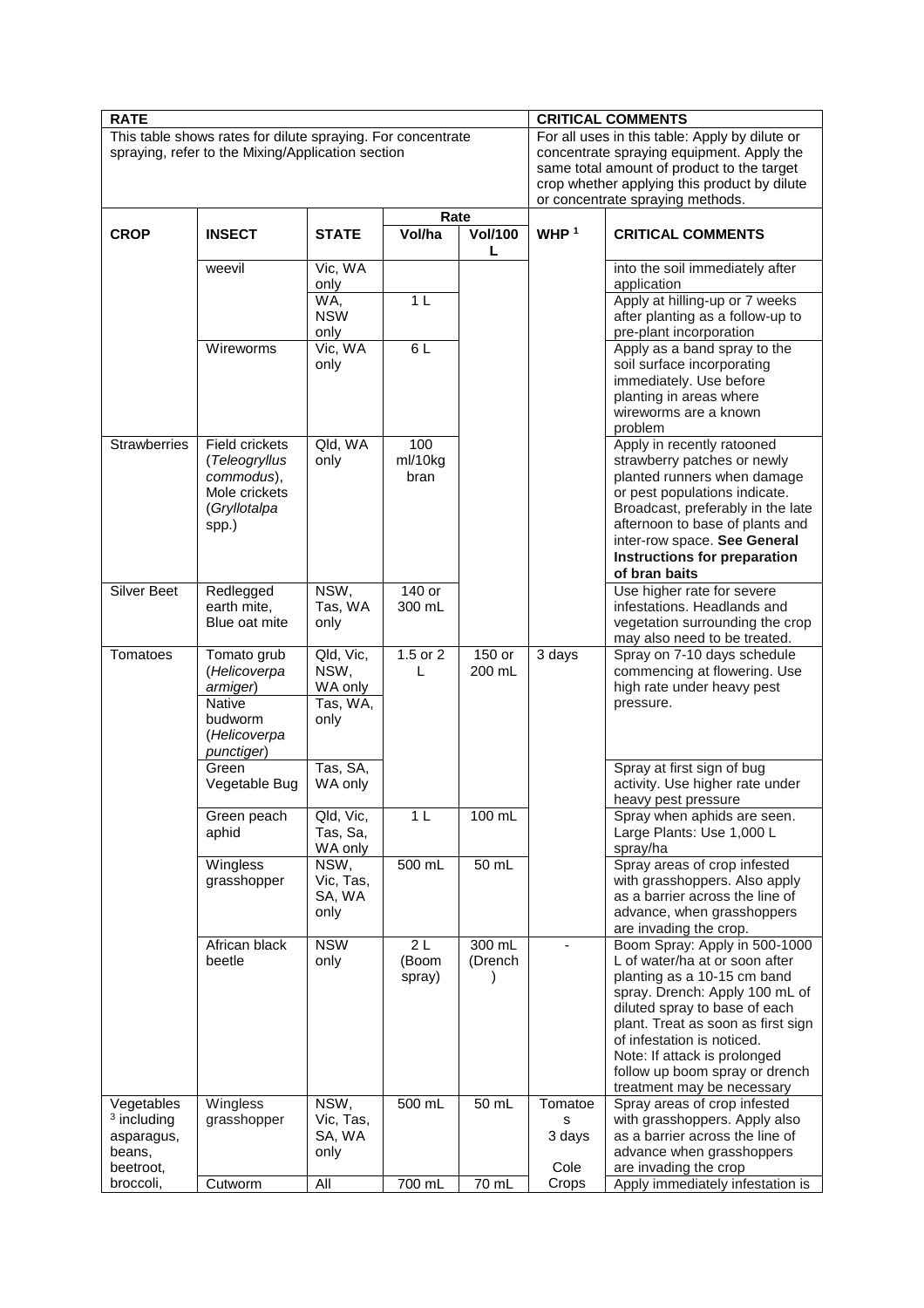| <b>RATE</b>                                       |                                                             |                 |                    |                | <b>CRITICAL COMMENTS</b> |                                                                    |  |
|---------------------------------------------------|-------------------------------------------------------------|-----------------|--------------------|----------------|--------------------------|--------------------------------------------------------------------|--|
|                                                   | This table shows rates for dilute spraying. For concentrate |                 |                    |                |                          | For all uses in this table: Apply by dilute or                     |  |
| spraying, refer to the Mixing/Application section |                                                             |                 |                    |                |                          | concentrate spraying equipment. Apply the                          |  |
|                                                   |                                                             |                 |                    |                |                          | same total amount of product to the target                         |  |
|                                                   |                                                             |                 |                    |                |                          | crop whether applying this product by dilute                       |  |
|                                                   |                                                             |                 |                    |                |                          | or concentrate spraying methods.                                   |  |
|                                                   |                                                             |                 | Rate               |                |                          |                                                                    |  |
| <b>CROP</b>                                       | <b>INSECT</b>                                               | <b>STATE</b>    | Vol/ha             | <b>Vol/100</b> | WHP $1$                  | <b>CRITICAL COMMENTS</b>                                           |  |
|                                                   |                                                             |                 |                    | L              |                          |                                                                    |  |
| <b>Brussels</b>                                   | (Agrotis spp.)                                              | <b>States</b>   |                    |                | Cucurbits                | observed. Increase                                                 |  |
| sprouts,                                          |                                                             |                 |                    |                | 5 days                   | concentration to compensate if                                     |  |
| cabbage,                                          |                                                             |                 |                    |                |                          | application is below 1000 L                                        |  |
| cauliflower,                                      |                                                             |                 |                    |                | Asparagu                 | spray/ha. Spray should cover                                       |  |
| capsicum,                                         |                                                             |                 |                    |                | s Celery                 | soil out to at least 20 cm on                                      |  |
| carrot.                                           |                                                             |                 |                    |                | 14 days                  | both sides of row crop. Re-treat                                   |  |
| celery,                                           |                                                             |                 |                    |                |                          | as necessary                                                       |  |
| eggplant,                                         | Field crickets                                              | Qld, WA         | 100 mL             |                |                          | Apply as pest populations                                          |  |
| onion, peas,                                      | (Teleogryllus                                               | only            | $/10$ kg           |                |                          | indicate.                                                          |  |
| potato.                                           | commodus),                                                  |                 | brane <sup>2</sup> |                |                          | See General Instructions on                                        |  |
| radish,                                           | Mole crickets                                               |                 |                    |                |                          | preparation of bran baits.                                         |  |
| rhubarb,                                          | (Gryllotalpa                                                |                 |                    |                |                          |                                                                    |  |
| shallot,<br>sweet                                 | spp.)                                                       |                 | 800 mL             |                |                          |                                                                    |  |
| potato,                                           | Vegetable<br>weevil                                         | NSW,W<br>A only |                    |                |                          | Apply immediately infestation is<br>observed. Apply as a band over |  |
| tomato,                                           |                                                             |                 |                    |                |                          | the young plants and adjacent                                      |  |
| turnip                                            |                                                             |                 |                    |                |                          | soil along the row. One                                            |  |
|                                                   |                                                             |                 |                    |                |                          | treatment should be sufficient if                                  |  |
|                                                   |                                                             |                 |                    |                |                          | plants are sprayed at the                                          |  |
|                                                   |                                                             |                 |                    |                |                          | seedling stage or soon                                             |  |
|                                                   |                                                             |                 |                    |                |                          | afterwards.                                                        |  |

# **3. FIELD CROPS AND PASTURE**

| Crop                                                    | <b>Insect</b>                                                                                     | <b>State</b>                             | Rate<br>Volume/ha                                        | With-<br>holding<br>Period                             | <b>Critical Comments</b>                                                                                                                                                                                                                                                             |
|---------------------------------------------------------|---------------------------------------------------------------------------------------------------|------------------------------------------|----------------------------------------------------------|--------------------------------------------------------|--------------------------------------------------------------------------------------------------------------------------------------------------------------------------------------------------------------------------------------------------------------------------------------|
| Cereals, Pasture,<br>Forage Crops                       | Southern<br>armyworm<br>(Persectania<br>ewingii),<br>Common<br>armyworm<br>(Mythimna<br>convecta) | All states                               | 700 or 900<br>mL                                         | Cereals<br>10 days<br>(Harvest)<br>2 days<br>(Grazing) | Spray over total crop area when<br>infestation is widespread. When<br>pests are moving as an 'army'<br>treat a broad strip over and in<br>advance of the infestation. Late<br>Stage Instar: Use higher rate<br>when larvae 3 cm in length. Apply<br>follow-up treatment as required. |
| Cereals                                                 | Pasture<br>webworm<br>(Hednota spp.)                                                              | NSW,<br>Vic, Tas,<br>SA only             | 700 mL                                                   |                                                        | Spray at first sign of damage.<br>Apply from the ground with boom<br>or mister or apply by air.                                                                                                                                                                                      |
|                                                         |                                                                                                   | WA only                                  | 300 mL                                                   |                                                        | <b>Preplant:</b> Apply with the label<br>rate of an approved tillage<br>herbicide to foliage prior to any<br>cultivation, Post-emergence:<br>Apply at first sign of damage.<br>Apply with ground-rig boom or<br>mister or by air.                                                    |
| Cereals, Pasture,<br>Young Plants of<br><b>Oilseeds</b> | Cutworm<br>(Agrotis spp.)                                                                         | Qld, Tas,<br>NSW,<br>WA only<br>Vic only | 900 mL in<br>a minimum<br>of 100 L<br>water<br>700 mL in |                                                        | Apply immediately infestation is<br>observed. Apply follow-up<br>treatments as required.                                                                                                                                                                                             |
| Cereals, Pasture,<br>Oil Seeds                          | Cutworm<br>(Agrotis munda<br>and A. infusa)                                                       | SA, WA<br>only                           | a minimum<br>of 100 L<br>water                           |                                                        |                                                                                                                                                                                                                                                                                      |
| Cereals                                                 | Cereal curculio                                                                                   |                                          | 120<br>mL/100 kg<br>seed                                 |                                                        | Apply as a seed dressing,<br>through an accurately calibrated<br>applicator just prior to sowing.<br>Note: A sowing rate of 95 kg/ha<br>(min.) is necessary to ensure                                                                                                                |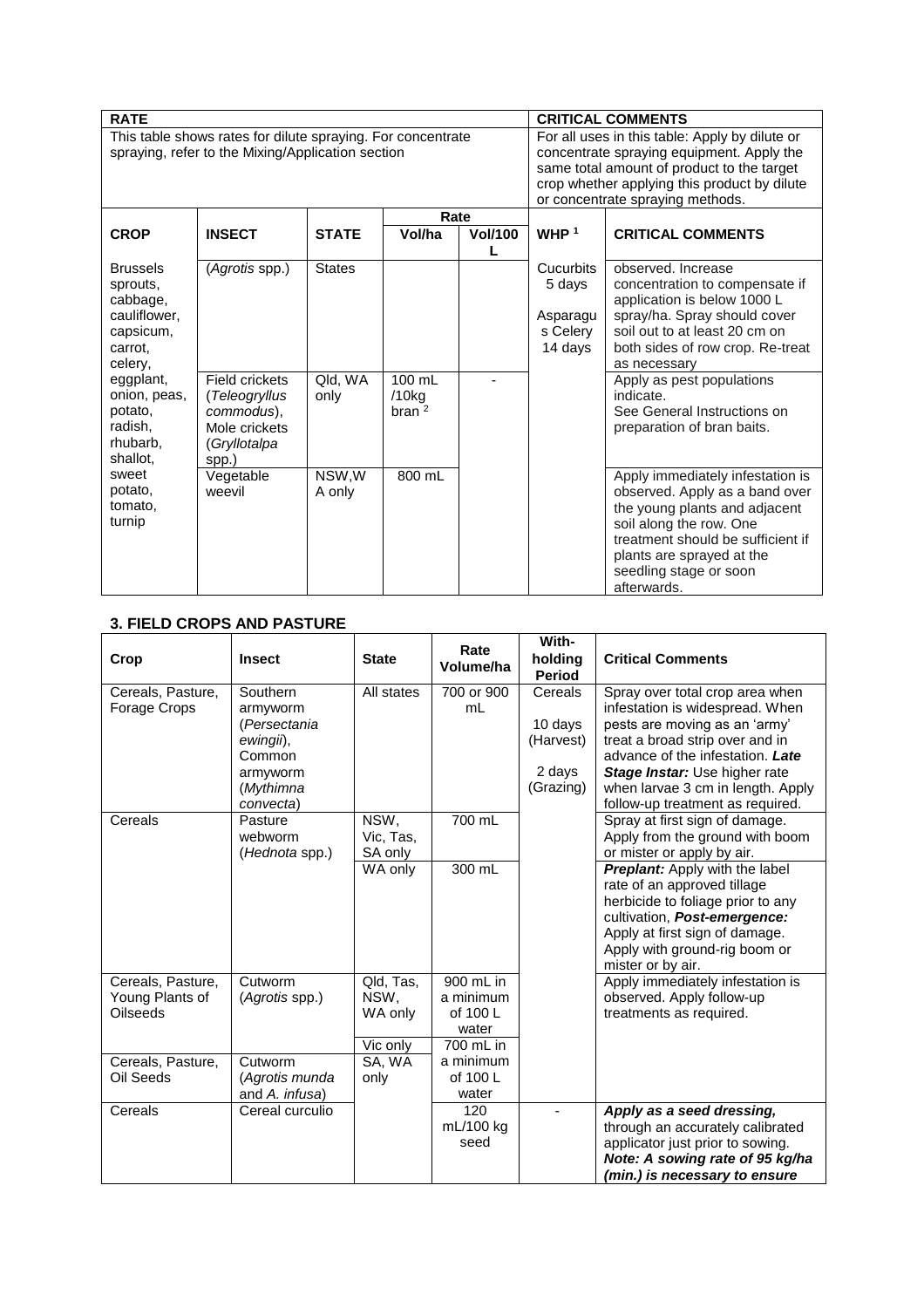| Crop                                                                                                                                                                                                                                                                          | <b>Insect</b>                             | <b>State</b>                        | Rate<br>Volume/ha                           | With-<br>holding<br>Period                | <b>Critical Comments</b>                                                                                                                                                                                                                   |
|-------------------------------------------------------------------------------------------------------------------------------------------------------------------------------------------------------------------------------------------------------------------------------|-------------------------------------------|-------------------------------------|---------------------------------------------|-------------------------------------------|--------------------------------------------------------------------------------------------------------------------------------------------------------------------------------------------------------------------------------------------|
|                                                                                                                                                                                                                                                                               |                                           |                                     |                                             |                                           | economic responses are<br>achieved.                                                                                                                                                                                                        |
| Cereals, Pasture,<br>Forage Crops                                                                                                                                                                                                                                             | Spur-throated<br>locust                   | Qld, Vic,<br>NSW,<br>WA only        | 1.25 or $1.5$<br>L                          | Cereals<br>10 days<br>(Harvest)<br>2 days | Spray areas of crop or pasture<br>infested with locusts. Apply spray<br>to trees or roosting sites to control<br>swarming adult locusts. Late<br>stage hoppers and adults: Use<br>higher rate.                                             |
|                                                                                                                                                                                                                                                                               | Australian<br>plague locust               | Vic only                            | 560 mL                                      | (Grazing)                                 | <b>Adults:</b> Spray areas of crop or<br>pasture infested with locusts.                                                                                                                                                                    |
|                                                                                                                                                                                                                                                                               |                                           |                                     | 350 mL                                      |                                           | Hoppers: Spray a swath in<br>advance of marching band and<br>then spray along the dense<br>marching front. Continue spraying<br>until all hoppers have been<br>contacted.                                                                  |
|                                                                                                                                                                                                                                                                               |                                           | SA only                             | 560 mL                                      |                                           | Adults: Spray areas of crop or                                                                                                                                                                                                             |
|                                                                                                                                                                                                                                                                               |                                           | Qld, Vic,<br>NSW,<br>WA only        | 350 mL                                      |                                           | pasture infested with locusts.<br>Hoppers: Spray a swath in<br>advance of marching band and<br>then spray along the dense<br>marching front. Continue spraying<br>until all hoppers have been<br>contacted.                                |
|                                                                                                                                                                                                                                                                               | Migratory locust                          | Qld, WA<br>only                     | 350 mL                                      |                                           | Spray areas of crop, trees and<br>roosting sites infested with<br>locusts.                                                                                                                                                                 |
|                                                                                                                                                                                                                                                                               | Blue oat mite                             | All states                          | 140 mL                                      |                                           | Spray when pests appear in large                                                                                                                                                                                                           |
|                                                                                                                                                                                                                                                                               | Lucerne flea<br>Redlegged earth<br>mite   | NSW,<br>Vic, Tas,<br>SA, WA<br>only | $70$ mL<br>140 mL                           |                                           | numbers, 3-6 weeks after autumn<br>rains. Re-spray as necessary.<br>Avoid spraying when pests are<br>sheltering. Spray when at least<br>2.5 cm cover of pasture or crop is<br>present. DO NOT spray if rain is<br>imminent.                |
| Cereals, Pasture,<br>Oil Seeds                                                                                                                                                                                                                                                | Wingless<br>grasshopper                   |                                     | 500 mL                                      |                                           | Spray areas of crop or pasture<br>infested with grasshoppers. Apply<br>also as a barrier across the line of<br>advance, when grasshoppers are<br>invading the crop.                                                                        |
| Field peas, Broad<br>beans.<br>Chickpeas,<br>Lupins, Lucerne,<br>Lucerne Pastures<br>&Clover Seed<br>Crops,<br>Rapeseed/<br>Canola, Linseed,<br>Safflower, Wheat,<br>Oats, Barley,<br>Rye, Triticale,<br>Improved Annual<br>Pastures,<br>Established<br>Perennial<br>Pastures | Blue oat mite,<br>Redlegged earth<br>mite | NSW,<br>WA only                     | 140 or 300<br>mL                            |                                           | Apply as a ground spray<br>immediately prior to seedling<br>emergence using sufficient water<br>to give good coverage. If mite<br>activity is severe also spray<br>headlands and surrounding<br>vegetation prior to seedling<br>emergence. |
| Cotton<br>(Young Plants)                                                                                                                                                                                                                                                      | Cutworm<br>(Agrotis spp.)                 | Qld.<br>NSW,<br>WA only             | 900 mL in<br>a minimum<br>of 100 L<br>water | 4 weeks<br>(Harvest)<br>4 weeks           | Apply immediately infestation is<br>observed. Apply follow-up<br>treatments as required.                                                                                                                                                   |
|                                                                                                                                                                                                                                                                               | Southern<br>armyworm<br>(Persectania      |                                     | 700 or 900<br>mL                            | (Grazing)                                 | Spray over total crop area when<br>infestation is widespread. When<br>pests are moving as an 'army'                                                                                                                                        |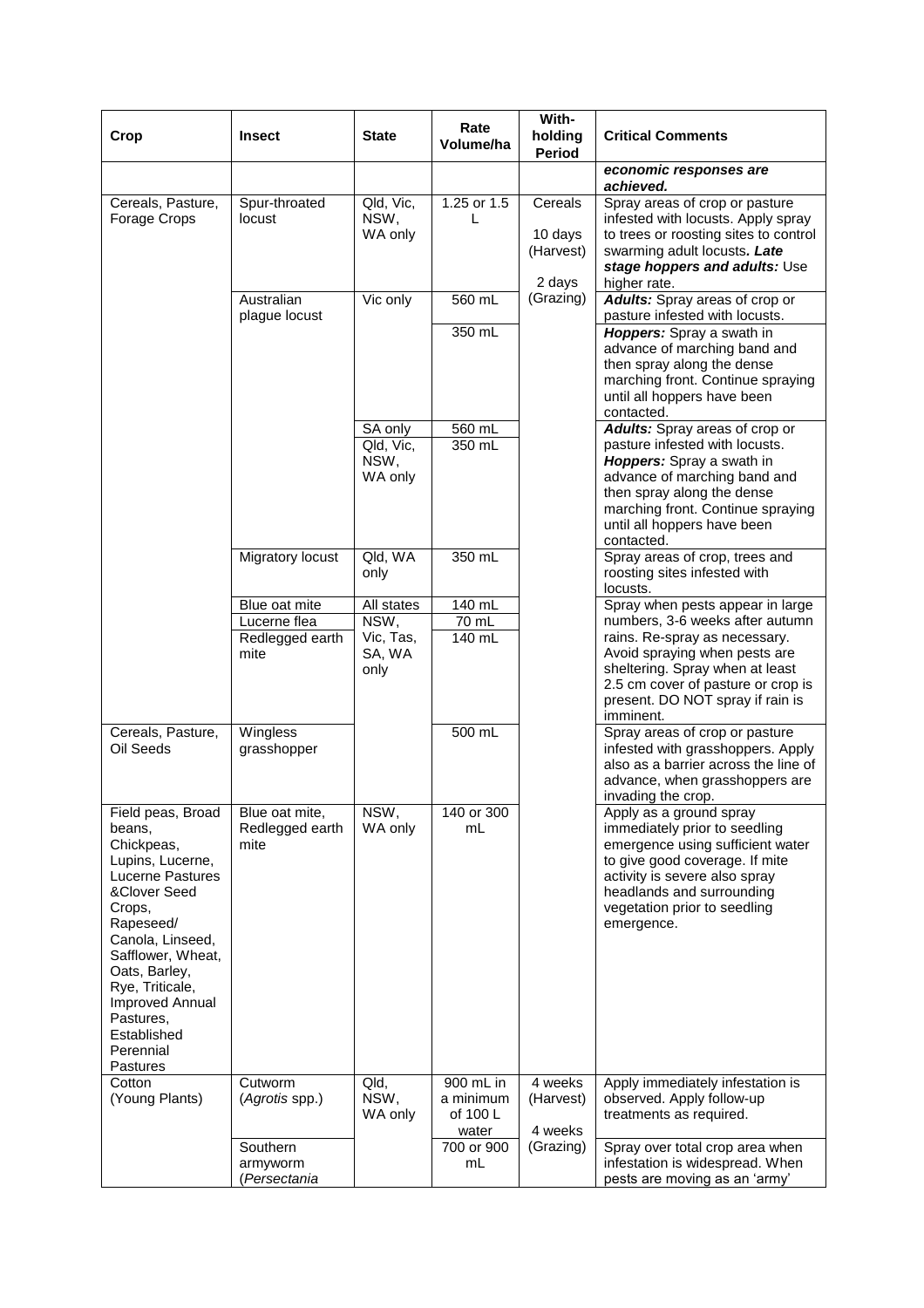| Crop                                    | <b>Insect</b>                   | <b>State</b>       | Rate<br>Volume/ha     | With-<br>holding | <b>Critical Comments</b>                                               |
|-----------------------------------------|---------------------------------|--------------------|-----------------------|------------------|------------------------------------------------------------------------|
|                                         |                                 |                    |                       | Period           |                                                                        |
|                                         | ewingii),<br>Common             |                    |                       |                  | treat abroad strip over and in<br>advance of the infestation. Late     |
|                                         | armyworm                        |                    |                       |                  | stage instar: Use higher rate                                          |
|                                         | (Mythimna<br>convecta)          |                    |                       |                  | when larvae 3 cm in length. Apply<br>follow-up treatments as required. |
|                                         | Pink spotted boll               | Qld, WA            | 1 <sub>L</sub>        |                  | Apply when 10-15 moths are                                             |
|                                         | worm moth                       | only               |                       |                  | trapped on two consecutive                                             |
|                                         |                                 |                    |                       |                  | nights. This prevents infestation<br>of bolls by larvae.               |
|                                         | Spur-throated                   | Qld, WA,           | 1.25 Or 1.5           |                  | Spray areas of crop infested with                                      |
|                                         | locust                          | <b>NSW</b><br>only | L                     |                  | locusts. Apply spray to trees or<br>roosting sites to control swarming |
|                                         |                                 |                    |                       |                  | adult locusts.                                                         |
|                                         |                                 |                    |                       |                  | Late stage hoppers or adults:                                          |
|                                         | Wingless                        |                    | 500 mL                |                  | Use higher rate.<br>Spray areas of crop infested with                  |
|                                         | grasshopper                     |                    |                       |                  | grasshoppers. Apply also as a                                          |
|                                         |                                 |                    |                       |                  | barrier across the line of advance                                     |
|                                         |                                 |                    |                       |                  | when grasshoppers are invading<br>the crop.                            |
|                                         | Cotton aphid                    |                    | 300 or 400            |                  | Apply when pests first appear.                                         |
|                                         |                                 |                    | mL                    |                  | Re-spray as indicated by field<br>inspection. Use higher rate for      |
|                                         |                                 |                    |                       |                  | higher populations.                                                    |
|                                         | Cotton flea                     |                    | 900 mL or             |                  | Apply when pests are present.                                          |
|                                         | beetle,<br>Reshouldered         |                    | 1.5L                  |                  | Use higher rate under heavy pest<br>pressure.                          |
|                                         | leaf beetle                     |                    |                       |                  |                                                                        |
|                                         | Springtails                     |                    | 300 mL                |                  | Spray when large numbers of<br>pests occur and damage is               |
|                                         |                                 |                    |                       |                  | evident. Re-spray as necessary.                                        |
|                                         | Migratory locust                | Qld, WA            | 350 mL                |                  | Spray areas of crop, trees and                                         |
|                                         |                                 | only               |                       |                  | roosting sites infested with<br>locusts.                               |
| Hops                                    | Common                          | Tas, WA            | 160 mL                |                  | Apply as pests indicate,                                               |
|                                         | armyworm<br>(Mythimna           | only               | /100 L<br>water       |                  | commencing when they first<br>appear.                                  |
|                                         | convecta),                      |                    |                       |                  |                                                                        |
|                                         | Southern                        |                    |                       |                  |                                                                        |
|                                         | armyworm<br>(Persectania        |                    |                       |                  |                                                                        |
|                                         | ewingii)                        |                    |                       |                  |                                                                        |
|                                         | Light brown<br>apple moth       |                    |                       |                  |                                                                        |
| Lucerne (Young                          | Cutworm                         | Qld, Tas,          | 900 mL in             | 2 days           | Apply immediately infestation is                                       |
| Plants)                                 | (Agrotis spp.)                  | NSW,               | a minimum             | (grazing)        | observed. Apply follow-up                                              |
|                                         |                                 | WA only            | of 100 L<br>water     |                  | treatments as required.                                                |
|                                         |                                 | Vic only           | 700 mL in             |                  |                                                                        |
|                                         | Cutworm<br>(Agrotis munda       | SA, WA<br>only     | a minimum<br>of 100 L |                  |                                                                        |
|                                         | and A. infusa)                  |                    | water                 |                  |                                                                        |
| Lucerne                                 | Web spinner                     | NSW,               | 700 mL                |                  | Spray when pests appear.                                               |
|                                         | caterpillar<br>(Loxostege spp.) | WA, Qld<br>only    |                       |                  |                                                                        |
|                                         | Lucerne leaf                    |                    | 300 or 400            |                  | Apply when pests first appear.                                         |
|                                         | roller                          |                    | mL                    |                  | Late stage instar: Use higher                                          |
|                                         | (Merophyas<br>divulsana)        |                    |                       |                  | rate when larvae 1.5cm in length<br>are present and/or under heavy     |
|                                         |                                 |                    |                       |                  | pest pressure.                                                         |
| Lucerne and<br><b>Medics in Pasture</b> | Spotted alfalfa<br>aphid,       | NSW,<br>WA only    | 200 or 300<br>mL      |                  | Spray when aphids first appear.<br>Use the higher rate when large      |
| and Forage                              | Bluegreen aphid                 |                    |                       |                  | numbers of aphids are invading                                         |
| Crops                                   | Pea aphid                       | Qld, Vic,          |                       |                  | the crop.                                                              |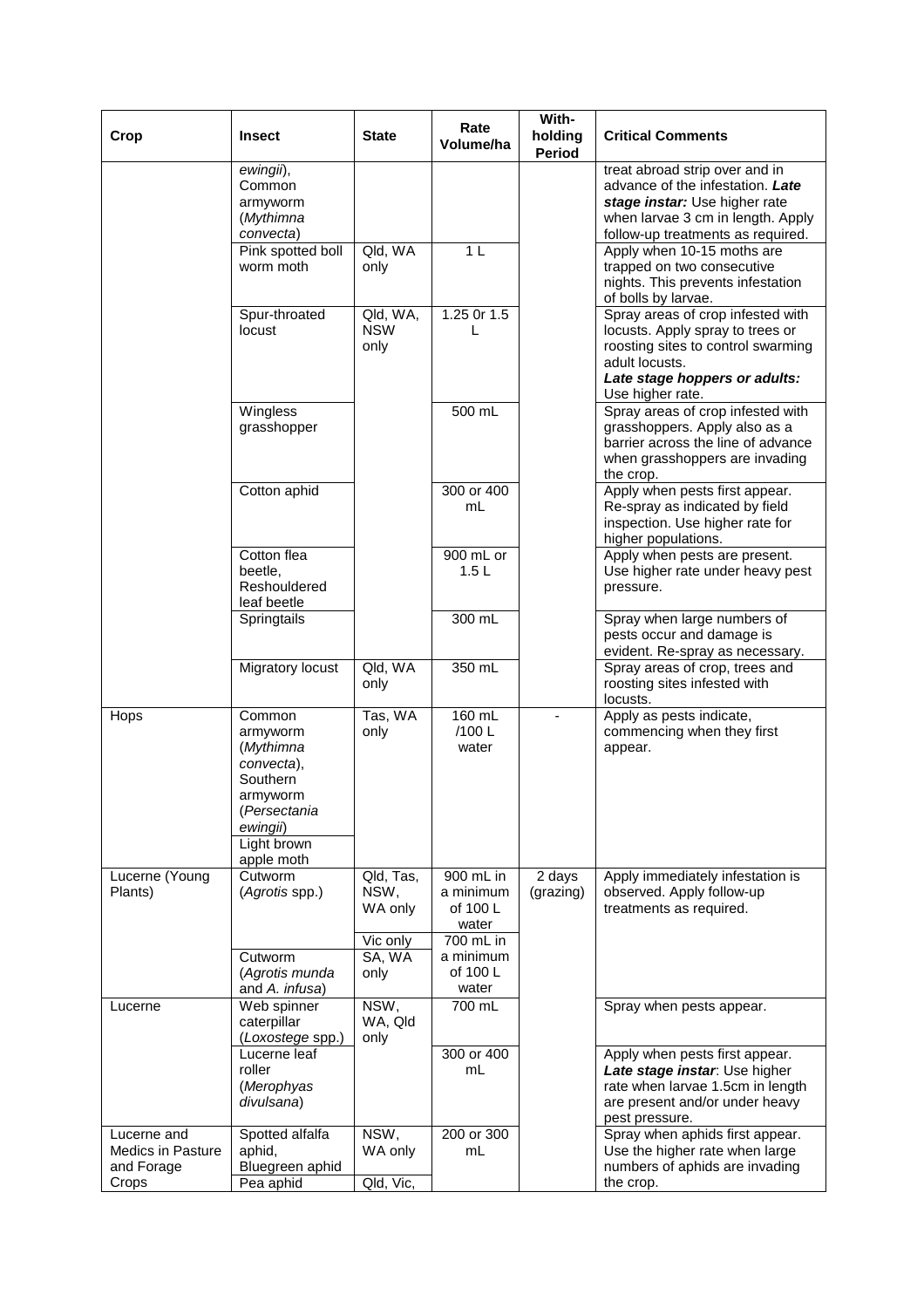| Crop                         | <b>Insect</b>                                                                                  | <b>State</b>                                     | Rate<br>Volume/ha                                                                                          | With-<br>holding<br><b>Period</b> | <b>Critical Comments</b>                                                                                                                                                                                                        |
|------------------------------|------------------------------------------------------------------------------------------------|--------------------------------------------------|------------------------------------------------------------------------------------------------------------|-----------------------------------|---------------------------------------------------------------------------------------------------------------------------------------------------------------------------------------------------------------------------------|
|                              |                                                                                                | Tas, SA,<br>WA only                              |                                                                                                            |                                   | <b>Seedling Lucerne, Medics:</b><br>Apply when 1-2 aphids/plant are<br>observed.<br><b>Established Lucerne, Medics:</b><br>Apply when 20-40 aphids/stem<br>are observed.                                                        |
|                              | Sitona weevil                                                                                  | NSW,<br>Vic, Tas,<br>SA, WA<br>only              | 350 mL                                                                                                     |                                   | Apply October to December or in<br>autumn when adults occur in<br>damaging numbers.                                                                                                                                             |
| Maize, Soybeans<br>Sunflower | False wireworm,<br>Cockroaches,<br><b>Field crickets</b>                                       | Qld, WA<br>only                                  | 100 mL plus<br>125 mL<br>sunflower<br>oil/2.5 kg<br>cracked<br>wheat or<br>cracked<br>sorghum <sup>4</sup> | $\blacksquare$                    | Apply at planting of crop.<br>See General Instructions on<br>preparation of cracked wheat or<br>sorghum bait.                                                                                                                   |
| Pasture                      | Lawn armyworm<br>(Spodoptera<br>mauritia)                                                      | Qld,<br>NSW,<br>WA only                          | 700 mL                                                                                                     | 2 days<br>(Grazing)               | Spray over total crop area when<br>infestation is widespread. When<br>pests are moving as an 'army'<br>treat a broad strip over and in<br>advance of the infestation. Apply<br>follow-up treatments as required.                |
|                              | Sod webworm<br>(Herpetogramma<br>licarsisalis)                                                 | Qld, WA<br>only                                  | 700 mL                                                                                                     |                                   | Spray as early as possible once<br>pests appear. Apply from the<br>ground with boom or mister.<br>Respray as necessary.                                                                                                         |
|                              | Blackheaded<br>pasture<br>cockchafer                                                           | NSW,<br>Tas, Vic,<br>SA, WA<br>only              | 900 mL                                                                                                     |                                   | Treat when larvae are actively<br>foraging as indicated by<br>numerous piles of fresh soil, or<br>casts on the surface. This usually<br>occurs after showers of rain<br>following short dry spells. Apply<br>by ground-rig boom |
| Pasture, Forage<br>Crops     | Underground<br>grass grub or<br>Underground<br>grass caterpillar<br>(Oncopera<br>fasciculatus) | $\overline{\text{NSW}}$ ,<br>SA, Vic,<br>WA only | 900 mL                                                                                                     |                                   | Apply when caterpillars are<br>actively feeding. Spray before<br>noticeable damage has occurred.<br>Graze pasture prior to spraying to<br>ensure penetration of spray into<br>the pasture sward.                                |
|                              | Underground<br>grass grub<br>(Oncopera<br>rufobrunnea)                                         | <b>NSW</b><br>only                               |                                                                                                            |                                   |                                                                                                                                                                                                                                 |
|                              | Brown pasture<br>looper (Ciampa<br>arietaria)                                                  | NSW,<br>Vic, Tas,<br>SA, WA                      | 700 mL                                                                                                     |                                   | Spray at first sign of pasture<br>infestation.                                                                                                                                                                                  |
|                              | Pasture<br>webworm<br>(Hednota spp.)                                                           | only                                             |                                                                                                            |                                   | Spray at first sign of damage.<br>Apply from the ground with boom<br>or mister or apply by air.                                                                                                                                 |
| Rapeseed/Canola              | Wireworm, False<br>wireworm                                                                    | Qld, WA<br>only                                  | 1 or 1.5 L                                                                                                 |                                   | Apply as a broadcast application.<br>Use higher rate with extreme<br>population numbers. See General<br>Instructions on soil application.                                                                                       |
| Rice                         | Bloodworm                                                                                      | NSW,<br>WA only                                  | 60 or 150<br>mL                                                                                            | 10 days                           | Use higher rate when water more<br>than 15cm or amount of decaying<br>plant material is high.                                                                                                                                   |
|                              | Brown plant<br>hopper                                                                          | Qld, WA<br>only                                  | 1.5L                                                                                                       |                                   | Apply when pest numbers reach<br>1-2 per tiller and repeat as<br>necessary.                                                                                                                                                     |
| Sorghum<br>NOTE: DO NOT      | Southern<br>armyworm<br>(Persectania                                                           | NSW,<br>Qld, WA<br>only                          | 700 or 900<br>mL                                                                                           | $\overline{2}$ days<br>(Harvest)  | Spray over total crop area when<br>infestation is widespread. When<br>pests are moving as an 'army'                                                                                                                             |
|                              |                                                                                                |                                                  |                                                                                                            |                                   |                                                                                                                                                                                                                                 |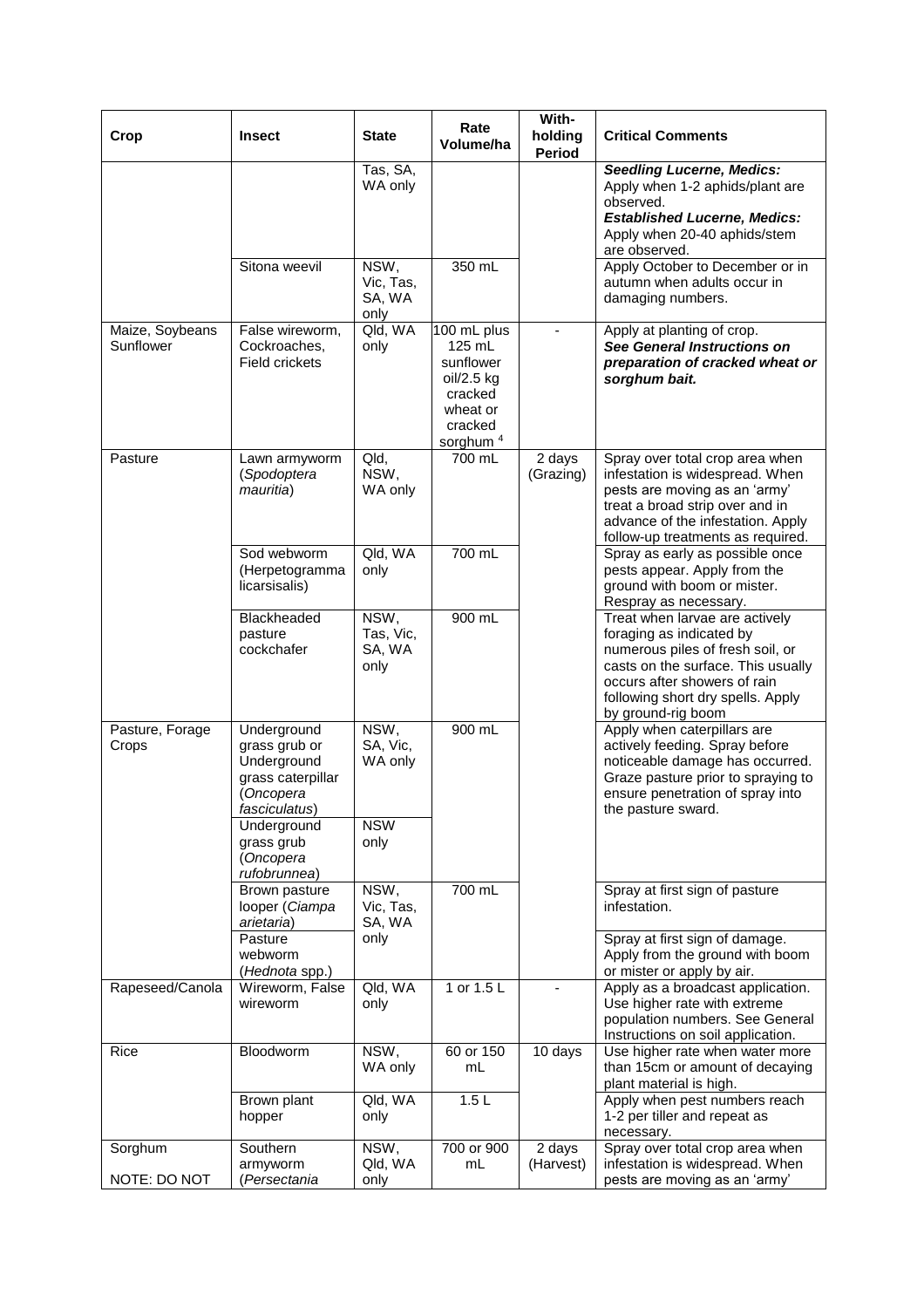| Crop                                                                                   | <b>Insect</b>                                                                                     | <b>State</b>            | Rate<br>Volume/ha                                                                                        | With-<br>holding<br>Period                              | <b>Critical Comments</b>                                                                                                                                                                                                                                                            |
|----------------------------------------------------------------------------------------|---------------------------------------------------------------------------------------------------|-------------------------|----------------------------------------------------------------------------------------------------------|---------------------------------------------------------|-------------------------------------------------------------------------------------------------------------------------------------------------------------------------------------------------------------------------------------------------------------------------------------|
| use on Sugar<br>Drip or Alpha<br>Sorghum. Check<br>new varieties<br>before applying to | $\overline{ewing}$ ii),<br>Common<br>armyworm<br>(Mythimna<br>convecta)                           |                         |                                                                                                          | 2 days<br>(Grazing)                                     | treat a broad strip over and in<br>advance of the infestation. Late<br>stage instar: Use higher rate<br>when larvae 3 cm in length. Apply<br>follow-up treatments as required.                                                                                                      |
| entire crop                                                                            | Cutworm<br>(Agrotis spp.)                                                                         |                         | 900 mL in<br>a minimum<br>of 10 0 L<br>water                                                             |                                                         | Apply immediately infestation is<br>observed. Apply follow-up<br>treatments as required.                                                                                                                                                                                            |
|                                                                                        | Spur-throated<br>locust                                                                           |                         | 1.25 or 1.5<br>L                                                                                         |                                                         | Spray areas of crop infested with<br>locusts. Apply spray to trees or<br>roosting sites to control swarming<br>adult locusts.<br>Late stage hoppers and adults:<br>Use higher rate.                                                                                                 |
|                                                                                        | Australian<br>plague locust                                                                       |                         | 350 mL                                                                                                   |                                                         | <b>Adults:</b> Spray areas of crop<br>infested with locusts.<br>Hoppers: Spray a swath in<br>advance of marching band and<br>then spray along the dense<br>marching front. Continue spraying<br>until all hoppers have been<br>contacted.                                           |
|                                                                                        | Migratory locust                                                                                  | Qld, WA<br>only         | 350 mL                                                                                                   |                                                         | Spray areas of crop, trees and<br>roosting sites infested with<br>locusts.                                                                                                                                                                                                          |
|                                                                                        | Sorghum midge                                                                                     | Qld,<br>NSW,<br>WA only | 500 mL                                                                                                   |                                                         | Check regularly (preferably in the<br>morning) and apply when 1-2<br>midge per head are present from<br>first emergence of boot to pollen<br>shedding. With repeated attack<br>spray at intervals of 5 days or<br>less.                                                             |
|                                                                                        | Corn aphid<br>(Rhopalosiphum<br>maidis)                                                           |                         |                                                                                                          |                                                         | Apply when damaging<br>populations of aphids occur.                                                                                                                                                                                                                                 |
|                                                                                        | False wireworm,<br>Cockroaches,<br>Field crickets                                                 | Qld, WA<br>only         | 100 mL/ha<br>125 mL<br>sunflower<br>oil/2.5 kg<br>cracked<br>wheat or<br>cracked<br>sorghum <sup>4</sup> | 2 days<br>(Grazing)                                     | Apply at planting of crop. See<br><b>General Instructions on</b><br>preparation of cracked wheat or<br>cracked sorghum bait.                                                                                                                                                        |
| Sugarcane                                                                              | Southern<br>armyworm<br>(Persectania<br>ewingii),<br>Common<br>armyworm<br>(Mythimna<br>convecta) | Qld, WA<br>only         | 700 or 900<br>mL                                                                                         | $\overline{7}$ days<br>(Harvest)<br>2 days<br>(Grazing) | Spray over total area when<br>infestation is widespread. When<br>pests are moving as an 'army'<br>treat a broad strip overhand in<br>advance of the infestation.<br>Late stage instar: Use higher<br>rate when larvae 3 cm in length.<br>Apply follow-up treatments as<br>required. |
|                                                                                        | Spur-throated<br>locust                                                                           |                         | 1.25 or 1.5<br>L                                                                                         |                                                         | Spray areas of crop infested with<br>locusts. Apply spray to trees or<br>roosting sites to control swarming<br>locusts.<br>Late stage hoppers & adults:<br>Use higher rate.                                                                                                         |
|                                                                                        | Australian<br>plague locust,<br>Migratory locust                                                  |                         | 350 mL                                                                                                   |                                                         | Adults: Spray areas of crop<br>infested with locusts.<br><b>Hoppers:</b> Spray a swath in<br>advance of marching band and<br>then spray along the dense                                                                                                                             |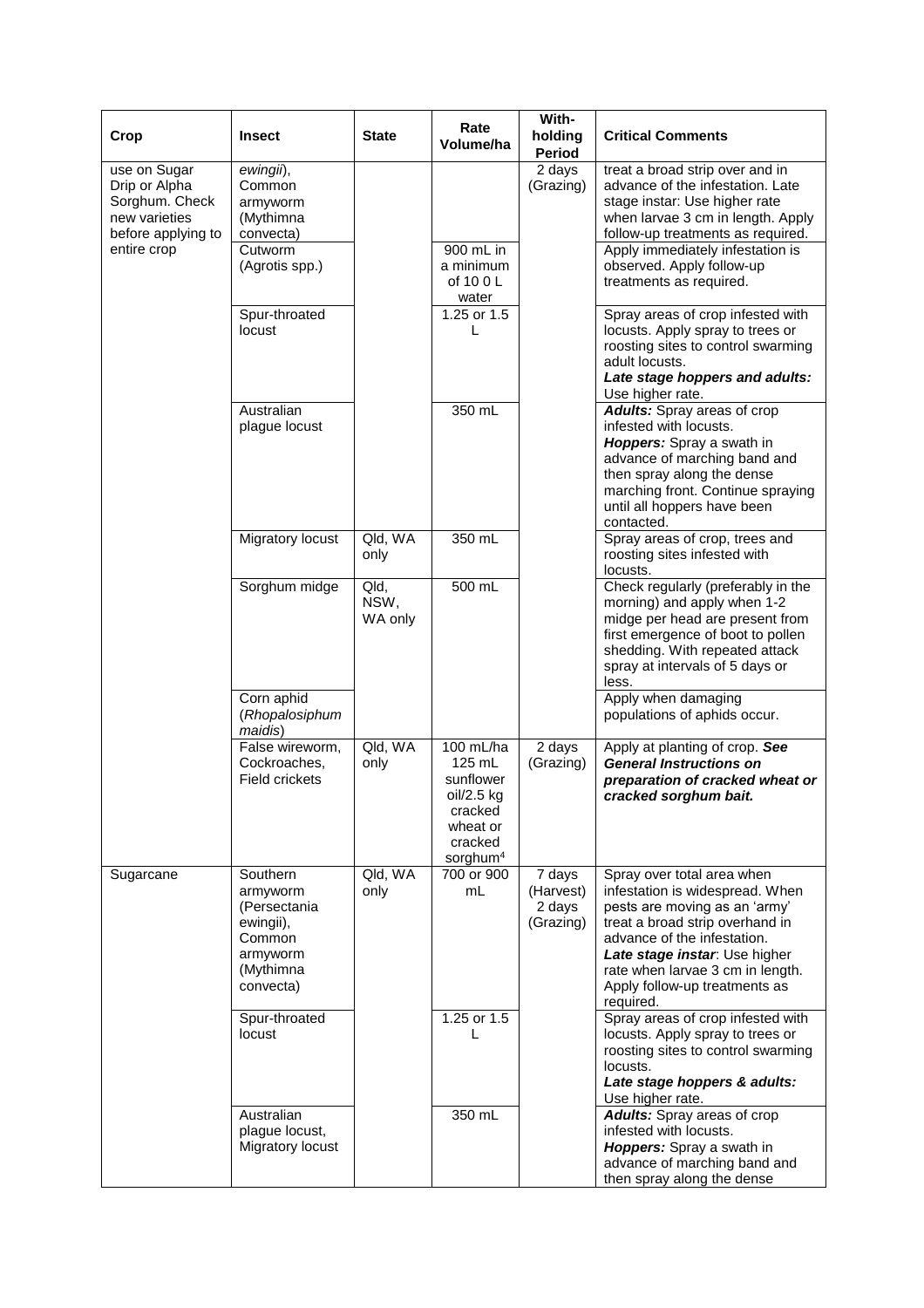| Crop    | <b>Insect</b>                            | <b>State</b>                   | Rate<br>Volume/ha | With-<br>holding<br><b>Period</b> | <b>Critical Comments</b>                                                                                                                                                                                                                                                             |
|---------|------------------------------------------|--------------------------------|-------------------|-----------------------------------|--------------------------------------------------------------------------------------------------------------------------------------------------------------------------------------------------------------------------------------------------------------------------------------|
|         |                                          |                                |                   |                                   | marching front. Continue spraying<br>until all hoppers have been<br>contacted. Spray areas of crop,<br>trees and roosting sites infested<br>with locusts.                                                                                                                            |
|         | Sugarcane<br>wireworm                    | Qld, WA,<br><b>NSW</b><br>only | 1.5L              |                                   | Apply as a low pressure (less<br>than 35kPa) or gravity feed spray<br>onto the plant sett and adjacent                                                                                                                                                                               |
|         | Symphylids                               | Qld, WA<br>only                | 2L                |                                   | soil, at the point of exit from the<br>rear of the planting machine,<br>immediately prior to soil cover<br>being brought in over the sett.                                                                                                                                           |
|         | African black<br>beetle, Black<br>beetle | NSW, WA<br>only                | 1.5L              |                                   | Apply at planting or ratooning.<br>Apply as a low pressure (less<br>than 35kPa) or gravity feed spray<br>onto the plant sett and adjacent<br>soil through a nozzle placed<br>above the planter boards. Repeat<br>treatment within 12 weeks of<br>planting if black beetles re-occur. |
| Tobacco | Wireworm, False<br>wireworm.<br>Cutworm  | Vic, WA<br>only                | 3L                |                                   | Apply as a pre-plant spray to<br>cultivated soil surface.<br>Incorporate immediately by rotary<br>hoeing to a depth of 10 cm.                                                                                                                                                        |

# **4. MISCELLANEOUS**

# **RESTRAINTS**

**DO NOT spray polycarbonate surfaces/roof sheeting or aged vinyl wall cladding as solvent may cause etching.**

| <b>Situation</b>                                                     | <b>Insect</b>                                                                                                                                 | <b>State</b>                         | <b>Rate/ Volume/h</b>                                                                 | <b>Critical Comments</b>                                                                                                                                                                                                                                                                                                                                                                                                                                                                                                                                                                                                    |
|----------------------------------------------------------------------|-----------------------------------------------------------------------------------------------------------------------------------------------|--------------------------------------|---------------------------------------------------------------------------------------|-----------------------------------------------------------------------------------------------------------------------------------------------------------------------------------------------------------------------------------------------------------------------------------------------------------------------------------------------------------------------------------------------------------------------------------------------------------------------------------------------------------------------------------------------------------------------------------------------------------------------------|
| Domestic and<br>public places.<br>Commercial and<br>industrial areas | Cockroaches<br>(residual control<br>and/or heavy<br>infestations)<br><b>Spiders</b><br>Silverfish,<br>Cockroaches<br>(light)<br>infestations) | All states                           | 95 mL/10 L<br>water/ha<br>50 mL/10 L<br>water/ha                                      | Apply as a coarse, low pressure<br>spray to the point of run-off, to<br>cracks, crevices, harbourages and<br>other places where pests may<br>occur. For optimum control of<br>webbing spiders, use a 2-part<br>treatment. After applying as a<br>coarse, low pressure spray to<br>harbourages where the spiders may<br>occur, apply a light spray over the<br>surfaces of the building.                                                                                                                                                                                                                                     |
|                                                                      | Ants<br>Argentine ants                                                                                                                        | NSW, Vic, Tas,<br>SA, WA only        | 95 mL/10 L<br>water Use at<br>least 1L of<br>spray/10 $\mathrm{m}^2$<br>infested area | Locate ant nests and treat<br>appropriately. Spray ant tracks,<br>nests or where ant activity is<br>noticed. Apply to paths in<br>continuous 30cm bands. Apply to<br>base of buildings, walls, fences,<br>rockworks, trunks of shrubs and<br>trees and other hard surfaces to a<br>height of 30cm.<br>Note: Argentine ants in WA: for<br>domestic use only. All<br>occurrences of Argentine ants<br>are to be reported to the WA<br>Department of Agriculture. Note:<br>DO NOT apply inside buildings<br>except as a crack and crevice<br>treatment. DO NOT apply to<br>surface areas such as interior<br>floors and walls. |
|                                                                      | Fleas (outdoor<br>use only)                                                                                                                   | Qld, NSW, Tas,<br>SA, WA, NT<br>only | 90 mL/10 L<br>water                                                                   | Apply as a fine particle spray.<br><b>Outdoors:</b> Treat where animals rest<br>and/or where pests have been                                                                                                                                                                                                                                                                                                                                                                                                                                                                                                                |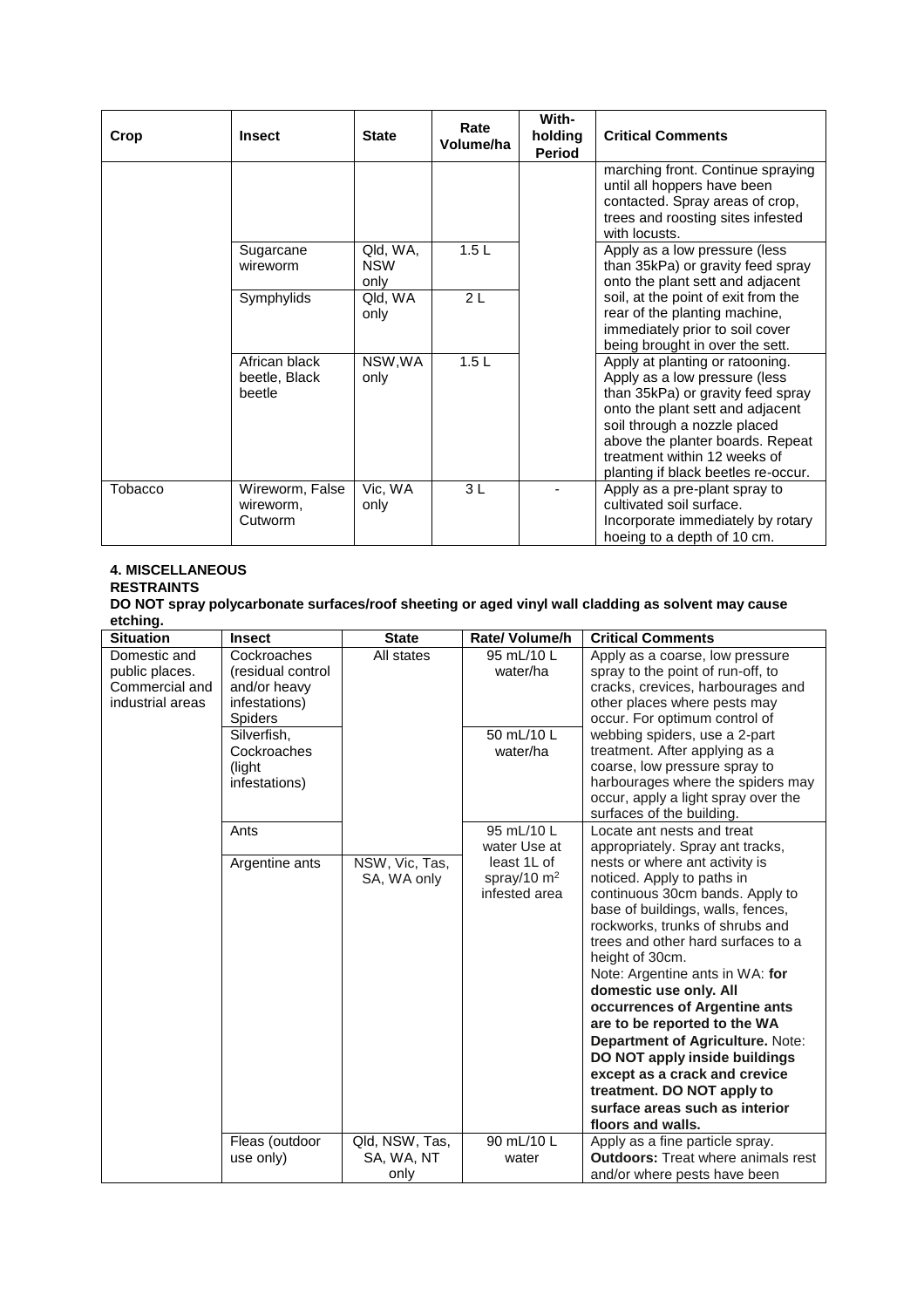| <b>Situation</b>                      | <b>Insect</b>                        | <b>State</b>   | <b>Rate/ Volume/h</b>                                         | <b>Critical Comments</b>                                                                                                                                                                                                                                                                                                                       |
|---------------------------------------|--------------------------------------|----------------|---------------------------------------------------------------|------------------------------------------------------------------------------------------------------------------------------------------------------------------------------------------------------------------------------------------------------------------------------------------------------------------------------------------------|
|                                       |                                      |                |                                                               | seen. Remove animals during<br>treatment and until spray deposits<br>dry. DO NOT treat pets with this<br>product. Pets should be treated<br>with a product registered for<br>application to animals.                                                                                                                                           |
| Light vegetation                      | Mosquito larvae                      | Qld, NSW, Vic, | 30 mL                                                         | Apply diluted in water as a spray to                                                                                                                                                                                                                                                                                                           |
| <b>Medium</b><br>vegetation           |                                      | WA, NT only    | 60 mL                                                         | areas infested with mosquitoes.                                                                                                                                                                                                                                                                                                                |
| Heavy<br>vegetation                   |                                      |                | 105 mL                                                        |                                                                                                                                                                                                                                                                                                                                                |
| Light to Medium<br>vegetation         | Mosquito adults                      | All states     | 60 mL                                                         | Apply diluted in water as a spray to<br>areas infested with mosquitoes.                                                                                                                                                                                                                                                                        |
| Medium to<br>Heavy<br>vegetation      |                                      |                | 105 mL                                                        |                                                                                                                                                                                                                                                                                                                                                |
| <b>Polluted Water</b><br>Impoundments | Mosquitoes<br>(larvae and<br>adults) |                | 2 mL/10,000 L<br>water or 20<br>mL/100 $m3$                   |                                                                                                                                                                                                                                                                                                                                                |
| Hides/ skins                          | Hide beetles                         |                | 200 mL/100 L<br>water. Use at<br>least 30 mL of<br>spray/skin | Apply spray to flesh side of skins or<br>hides sufficient to moisten them.<br>Ensure coverage of ears and lugs.<br>To minimise the chance of later<br>infestation, storage areas should be<br>sprayed regularly. Repeat<br>application every three months.<br>Access through bales should be<br>maintained for application of<br>insecticides. |

| <b>Situation</b> | <b>Insect</b>                        | <b>State</b>                           | Rate<br>Volume/ha                                                             | With-<br>holding<br><b>Period</b> | <b>Critical Comments</b>                                                                                                                                                |
|------------------|--------------------------------------|----------------------------------------|-------------------------------------------------------------------------------|-----------------------------------|-------------------------------------------------------------------------------------------------------------------------------------------------------------------------|
| Turf             | Crickets                             | Qld, WA<br>only                        | 2.5 kg bran<br>bait2                                                          | 2 days<br>(Grazing)               | Baits should only be used on turf<br>farms not on recreational turf.<br>See General Instructions for<br><b>Bait preparation.</b>                                        |
|                  | <b>Funnel Ant</b>                    | Qld, WA,<br><b>NSW</b><br>only         | Field<br>Application:<br>2 L per ha<br>Spot<br>Spraying:<br>5 mL/5 L<br>water |                                   | For spot spraying apply 30 mL<br>spray to each mound. In areas of<br>high density repeat application<br>may be necessary to ensure<br>thorough mound coverage.          |
|                  | African Black<br><b>Beetle</b>       | Qld,<br>NSW,<br>Vic, WA<br>only        | 6 L/ha or<br>60 mL/100<br>m <sup>2</sup>                                      |                                   | Apply to lawn when pests appear.<br>Water in immediately after<br>application.                                                                                          |
|                  | <b>Argentine Stem</b><br>Weevil      | NSW,<br>Vic, Tas,<br>SA, WA            | 4 L/ha or<br>40 mL/100<br>m <sup>2</sup>                                      |                                   | Lightly water following<br>application. Apply as late in the<br>day as possible.                                                                                        |
|                  | Blackheaded<br>Pasture<br>Cockchafer | only                                   | 900 mL/ha<br>or 9<br>mL/100 m <sup>2</sup>                                    |                                   | Use sufficient water to give even<br>coverage. Apply as late in the<br>day as possible.                                                                                 |
|                  | Brown pasture<br>looper              | NSW,<br>Vic, Tas,                      | 700 mL/ha<br>or $7$                                                           |                                   | Apply when pests first appear.                                                                                                                                          |
|                  | Pasture<br>webworm                   | SA, WA<br>only                         | mL/100 m <sup>2</sup>                                                         |                                   | Spray at first sign of damage.<br>Apply with ground-rig boom or<br>mister. Apply as late in the day as<br>possible.                                                     |
|                  | Lawn armyworm                        | Qld,<br>NSW,<br>Vic.<br>SA, WA<br>only |                                                                               |                                   | Spray over total lawn area when<br>infestation is present. When<br>pests are moving treat strip over<br>and in advance of infestation.<br>Apply follow-up treatments as |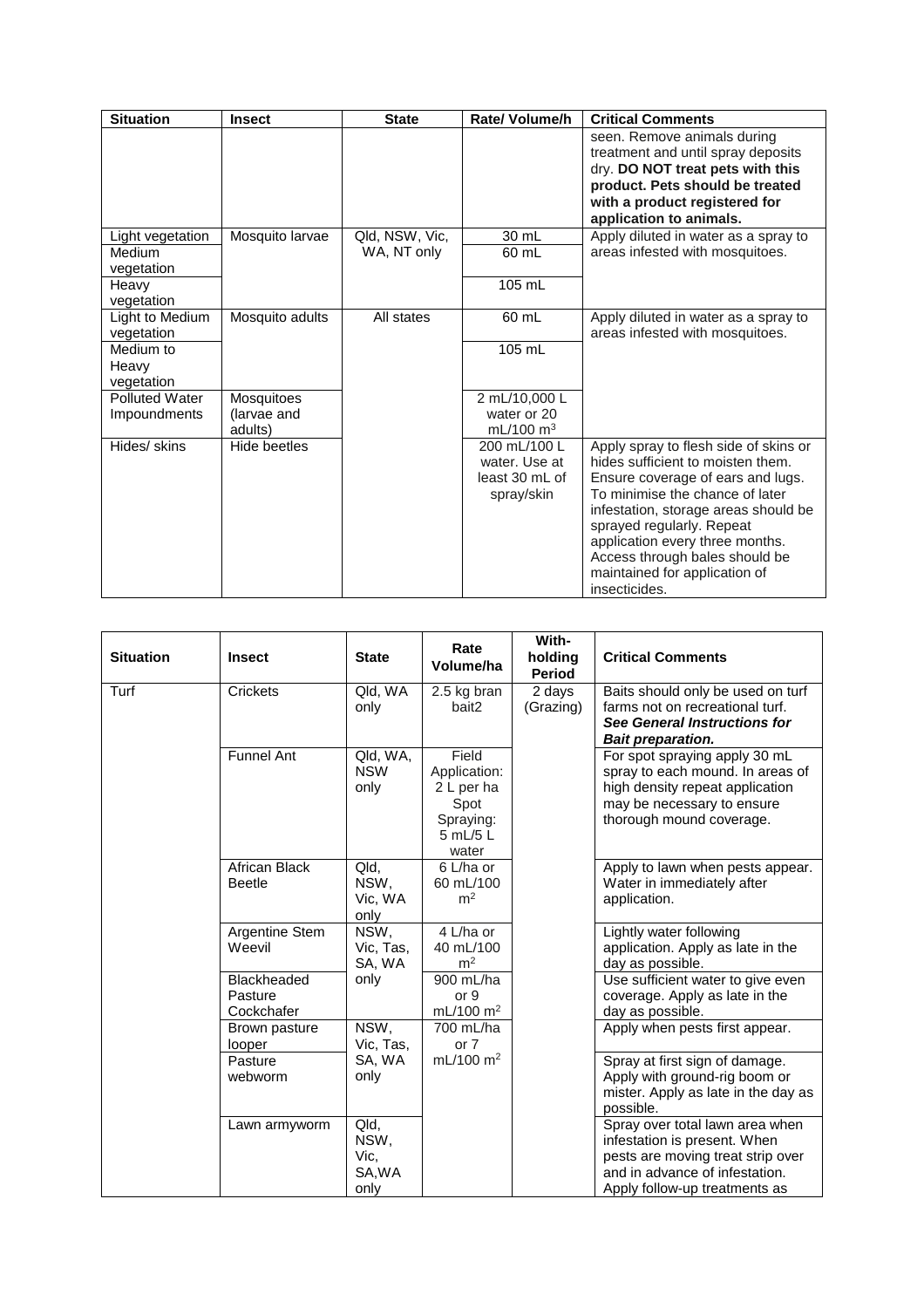| <b>Situation</b> | <b>Insect</b>                                                                                 | <b>State</b>                | Rate<br>Volume/ha                         | With-<br>holding<br><b>Period</b> | <b>Critical Comments</b>                                                                                                                     |
|------------------|-----------------------------------------------------------------------------------------------|-----------------------------|-------------------------------------------|-----------------------------------|----------------------------------------------------------------------------------------------------------------------------------------------|
|                  |                                                                                               |                             |                                           |                                   | required.                                                                                                                                    |
|                  | Sod webworm                                                                                   | All states                  |                                           |                                   | Apply as soon as pests appear.<br>Repeat as required.                                                                                        |
|                  | Underground<br>grass grub<br>Oncopora<br>fasciculatus)                                        | NSW,<br>Vic. SA.<br>WA only | 900 mL/ha<br>or 9mL/100<br>m <sup>2</sup> |                                   | Apply when caterpillars are<br>actively feeding. Spray before<br>noticeable damage has occurred.<br>Apply as late in the day as<br>possible. |
|                  | <b>Winter Corbie</b><br>(Oncopera<br>rufobrunnea)<br>Corbie<br>Oncopora<br><i>intricata</i> ) | Tas only                    | 900 mL                                    |                                   | Apply May to July for Winter<br>Corbie and August to September<br>for Corbie.                                                                |
|                  | Crickets                                                                                      | Qld only                    | 20 mL/20 L<br>water/ha                    |                                   | Apply as required preferably late<br>in the day.                                                                                             |

1. Refer Withholding Period Statements below.

- 2. Refer to Mixing Instructions on preparation of bran bait.
- 3. Including: asparagus, beans, beetroot, broccoli, brussel sprouts, cabbages, cauliflowers, capsicums, carrots,
- celery, eggplants, onions, peas, potatoes, radishes, rhubarb, shallots, sweet potatoes, tomatoes and turnips. 4. Refer to mixing instructions on preparation of cracked wheat or cracked sorghum bait.

# **NOT TO BE USED FOR ANY PURPOSE, OR IN ANY MANNER, CONTRARY TO THIS LABEL UNLESS AUTHORISED UNDER APPROPRIATE LEGISLATION**

# **WITHHOLDING PERIODS**

**Grain sorghum crops: DO NOT HARVEST FOR 2 DAYS AFTER APPLICATION.**

**Tomatoes: DO NOT HARVEST FOR 3 DAYS AFTER APPLICATION.**

**Cole crops, cucurbits: DO NOT HARVEST FOR 5 DAYS AFTER APPLICATION.**

**Sugarcane, Avocado: DO NOT HARVEST FOR 7 DAYS AFTER APPLICATION.**

**Cereal crops: DO NOT HARVEST FOR 10 DAYS AFTER APPLICATION.**

**Bananas, Celery, Citrus, Grapevines, Pome fruit, Stone fruit, Kiwifruit, Asparagus: DO NOT HARVEST FOR 14 DAYS AFTER APPLICATION.**

**Mango: DO NOT HARVEST FOR 21 DAYS AFTER APPLICATION.**

**Cotton: DO NOT HARVEST FOR 4 WEEKS AFTER APPLICATION.DO NOT GRAZE OR CUT FOR STOCKFOOD FOR 4 WEEKS AFTER APPLICATION.**

**Cereal, grains, legumes, animal feeds, grasses, glass like plants & other forages/forage crops: DO NOT GRAZE ORCUT FOR STOCK FOOD FOR 2 DAYS AFTER APPLICATION. Turf: DO NOT FEED TURF/LAWN CLIPPINGS FROM TREATED AREA TO POULTRY OR LIVESTOCK.**

# **GENERAL INSTRUCTIONS**

Before opening, carefully read Directions for Use, Precautionary Statements, Safety Directions and First Aid Instructions. Thorough coverage is essential.

# **MIXING**

Slowly add the required amount of this product to water in spray tank under agitation. The special formulation of this product ensures rapid mixing.

# **AERIAL APPLICATION**

For application by aircraft apply in 10 – 15 L water per hectare.

# **DILUTE SPRAYING**

Use a sprayer designed to apply high volumes of water up to the point of run-off and matched to the crop being sprayed. Set up and operate the sprayer to achieve even coverage throughout the crop canopy. Apply sufficient water to cover the crop to the point of run-off. Avoid excessive run- off. The required water volume may be determined by applying different test volumes, using different settings on the sprayer, from industry guidelines or expert advice. Add the amount of product specified in the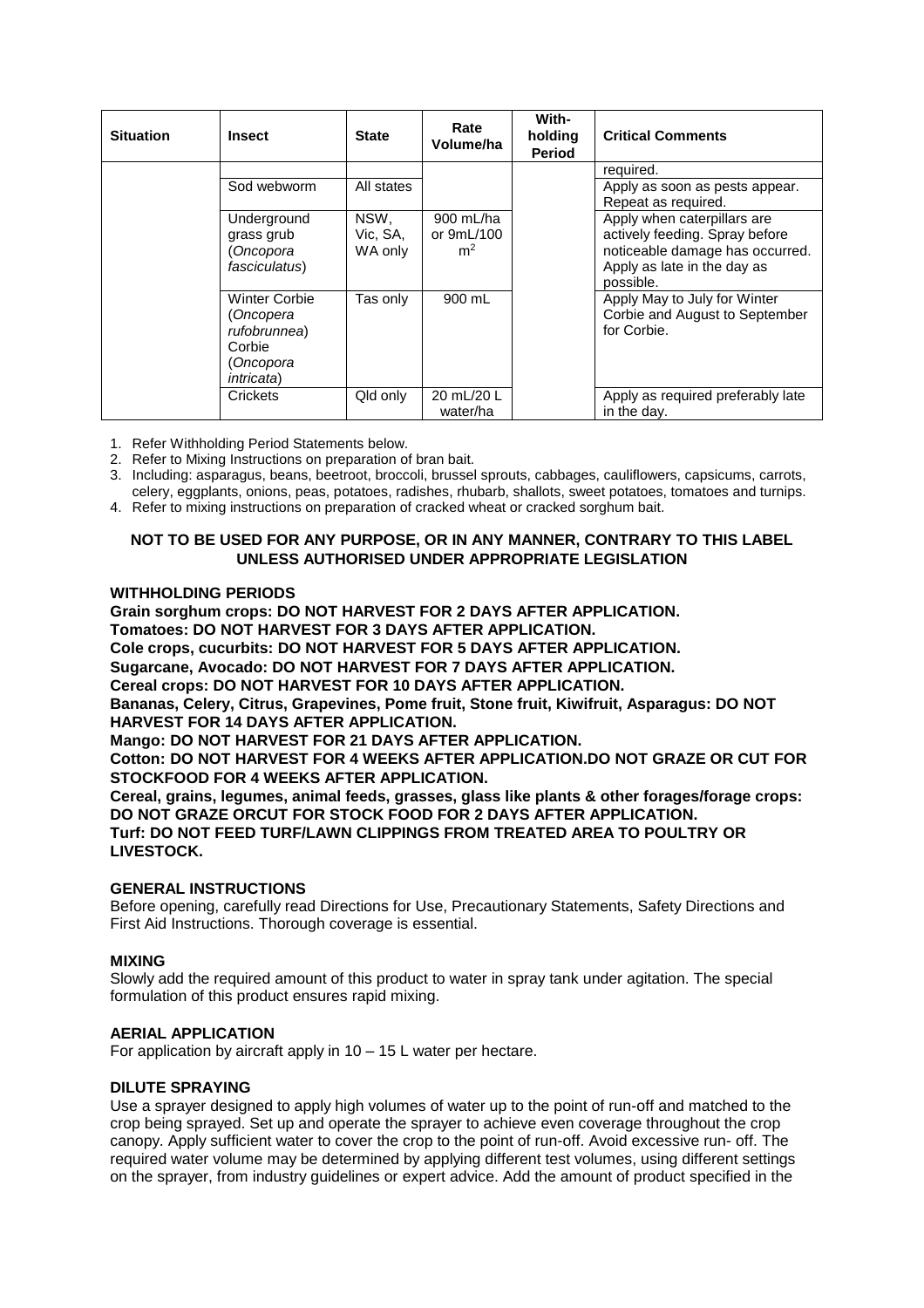Directions for Use table for each 100 L of water. Spray to the point of run-off. The required dilute spray volume will change and the sprayer set up and operation may also need to be changed, as the crop grows.

# **CONCENTRATE SPRAYING**

Use a sprayer designed and set up for concentrate spraying (that is a sprayer which applies water volumes less than those required to reach the point of run-off) and matched to the crop being sprayed. Set up and operate the sprayer to achieve even coverage throughout the crop canopy using your chosen water volume. Determine an appropriate dilute spray volume (See Dilute Spraying above) for the crop canopy. This is needed to calculate the concentrate mixing rate. The mixing rate for concentrate spraying can then be calculated in the following way: EXAMPLE ONLY

- 1. Dilute spray volume as determined above: For example 1500 L/ha
- 2. Your chosen concentrate spray volume: For example 500 L/ha
- 3. The concentration factor in this example is:  $3X$  (i.e. 1500 L  $\div$  500 L = 3)

4. If the dilute label rate is 10 mL/100 L, then the concentrate rate becomes 3 x 10 that is 30 mL /100 L of concentrate spray.

The chosen spray volume, amount of product per 100 L of water, and the sprayer set up and operation may need to be changed as the crop grows. For further information on concentrate spraying, users are advised to consult relevant industry guidelines, undertake appropriate competency training and follow industry Best Practices.

# **SOIL APPLICATION**

**Preparation of Bran Bait:** Mix 10 mL of this product per kg of bran using sufficient water to give a moist crumb structure. Allow to stand for 2-3 hours before application. Gloves should be worn when preparing and applying bait.

**Preparation of Cracked Wheat Or Cracked Sorghum Bait:** Mix the required volume of this product and sunflower oil together. Then, add to the wheat or sorghum, mixing thoroughly. Gloves should be worn when preparing the bait.

# **SPRAY DRIFT MINIMISATION**

Spray drift may occur under adverse meteorological conditions or from certain spray equipment. DO NOT allow spray to drift onto sensitive areas including, but not limited to, natural streams, rivers or waterways and human dwellings. A spray drift management strategy such as those in the 'Best Management Practices Manual for Cotton Growers' or the 'Pilots and Operators Manual' should be applied. Options for minimising drift to sensitive areas include not spraying within a certain distance of sensitive areas when the wind is blowing towards them (see table for guidance) or ensuring that drifting spray will be intercepted by a catching surface such as a row of shelter trees, an unsprayed row of orchard trees, or hail netting.

|                                              | Recommended buffer distance (m) |  |  |
|----------------------------------------------|---------------------------------|--|--|
| Orchard (dormant trees, citrus, large trees) |                                 |  |  |
| Cotton (aerial application)                  |                                 |  |  |
| Other crops (aerial application)             |                                 |  |  |

# **INSECTICIDE RESISTANCE WARNING**

**GROUP 1B INSECTICIDE**

For insecticide resistance management Smart Chlorpyrifos is a Group 1B insecticide. Some naturally occurring insect biotypes resistant to Smart Chlorpyrifos and other Group 1B insecticides may exist through normal genetic variability in any insect population. The resistant individuals can eventually dominate the insect population if Smart Chlorpyrifos or other Group 1B insecticides are used repeatedly. The effectiveness of Smart Chlorpyrifos on resistant individuals could be significantly reduced. Since occurrence of resistant individuals is difficult to detect prior to use, Crop Smart Pty Ltd accepts no liability for any losses that may result from the failure of Smart Chlorpyrifos to control resistant insects. Smart Chlorpyrifos may be subject to specific resistance management strategies. For further information contact your local supplier, Crop Smart Pty Ltd representative or local agricultural department agronomist.

# **COMPATIBILITY**

This product is compatible with the following: **Herbicides:** atrazine, bromoxynil, chlorsulfuron, diclofop-methyl, diuron, flamprop-methyl,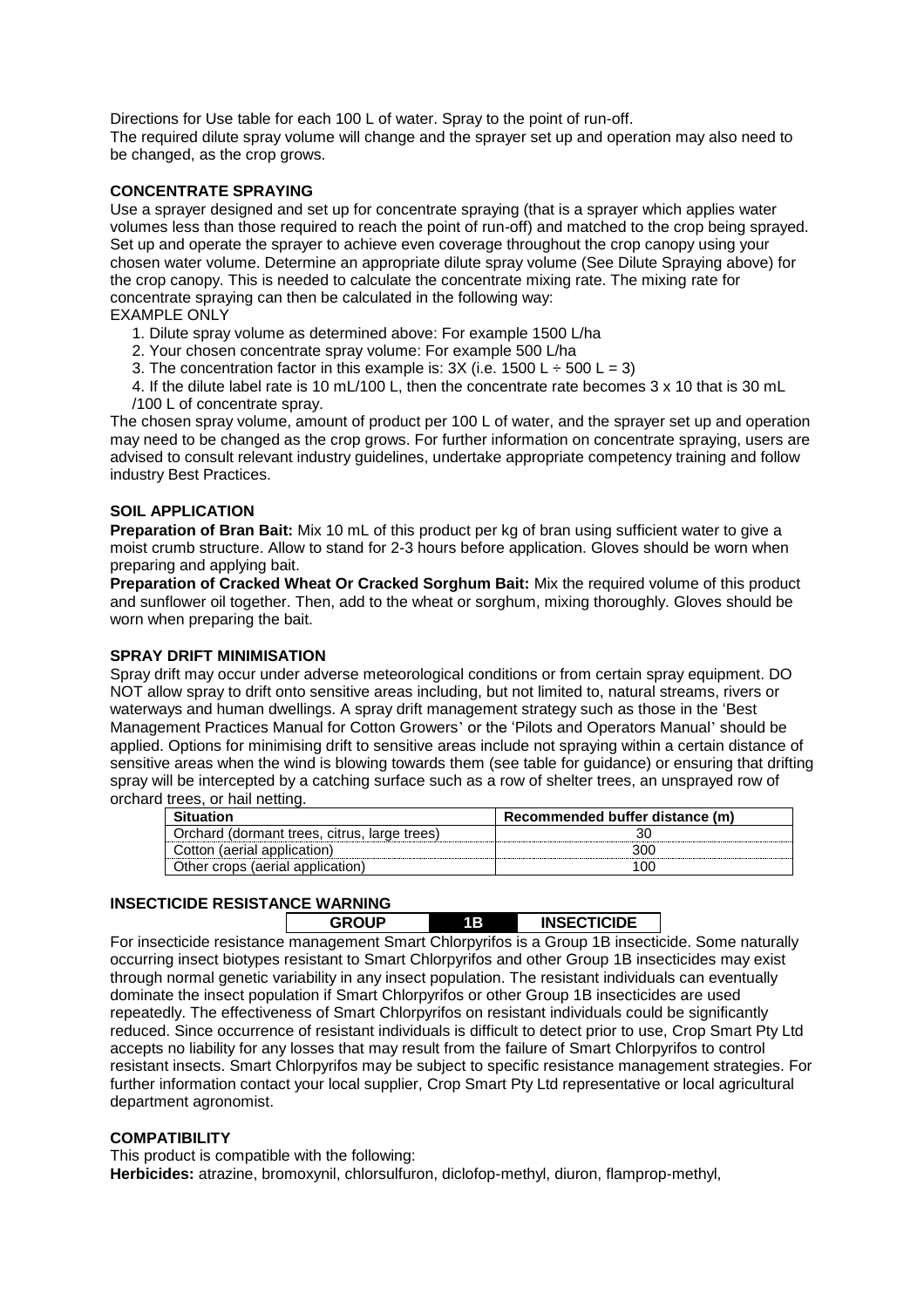flurometuron, paraquat, paraquat + diquat, pendimethalin, trifluralin.

**Insecticides and Miticides:** acephate, azinphos-methyl, carbaryl, cypermethrin, deltamethrin, demeton-s-methyl, diazinon, dichlorvos, dicofol, dimethoate, endosulfan, ethion, fenvalerate, maldison, methidathion, methomyl, monocrotophos, oils, oxythioquinox, parathion, phosalone, phosmet, tetradifon, trichlorfon.

**Fungicides:** benomyl, chorothalonil, thiram, tradimefon, zineb\*, ziram\*.

**Fertilisers:** diammonium phosphate, limestone, miloreanite, monoammonium sulfate, potash, sulphur coated urea, triple superphosphate, urea.

**Adjuvants:** Activator® Surfactant, Chemwet 1000.

#### **INCOMPATIBILITY**

This product is incompatible with the following: **Herbicides:** Dicamba, MCPA, Tordon\* 75-D, Tordon\* 242, 2,4-D. **Fungicides:** Fixed coppers, liquid and organic coppers, wettable sulphur. **Fertilisers:** Iron sulphate, Manganese sulphate, Zinc oxysulphate.

# **RE-ENTRY PERIODS**

**Fields crops, tree crops and vines:** DO NOT allow entry into treated crops until spray deposits have dried. If prior entry is required, limit duration of entry and wear cotton overalls buttoned to the neck and wrist (or equivalent clothing) and chemical resistant gloves. Clothing must be laundered after each day's use.

**Greenhouses:** DO NOT allow entry into greenhouses until spray deposits have dried and treated areas are adequately ventilated. If prior entry is required, limit duration of entry and wear cotton overalls buttoned to the neck and wrist (or equivalent clothing) and chemical resistant gloves and half face piece respirator. Clothing must be laundered after each day's use.

**Cotton chippers:** DO NOT allow entry into treated areas until spray deposits have dried. After this time, wear shoes, or boots, socks, long trousers, long sleeved shirt, gloves and hat.

#### **PROTECTION OF CROPS, NATIVE AND OTHER NON TARGET PLANTS**

Care should be taken when applying this product to any released sorghum hybrid or variety. Treat a small area first and observe for 3-4 days.

#### **PROTECTION OF LIVESTOCK**

Dangerous to bees. DO NOT spray any plants in flower while bees are foraging.

# **PROTECTION OF WILDLIFE, FISH, CRUSTACEANS AND ENVIRONMENT**

Highly toxic to birds and reptiles. Very highly toxic to fish and aquatic invertebrates. DO NOT contaminate streams, rivers or waterways with the chemical or used containers. DO NOT apply if heavy rains or storms that are likely to cause surface runoff are forecast in the immediate area within two days of application. DO NOT reapply to the same crop within 7 days (unless specifically recommended in the Directions for Use).DO NOT apply when irrigating, or to waterlogged soil, or while water remains on the surface or in furrows, unless tail water is captured on farm. DO NOT allow contaminated runoff water from treated paddocks to enter adjacent areas or water bodies. Runoff contaminated by irrigation events (tail water) and a 25mm rain storm should be captured on farm for two days after application.

#### **SMALL SPILL MANAGEMENT**

Wear appropriate clothing and protective equipment whilst cleaning up small spills (see SAFETY DIRECTIONS). Apply absorbent material such as earth, sand, and cat litter or clay granules to spill. Sweep up material and contain in a refuse vessel for disposal. If spilled inside a building, wash contaminated surfaces to deactivate the chlorpyrifos with a dilute solution of bleach (sodium hypochlorite), prepared according to the bleach label instructions. Dispose of the contaminated material in accordance with STORAGE AND DISPOSAL instructions below.

#### **STORAGE AND DISPOSAL (5L, 20 L only)**

Store in the closed, original container in a cool well ventilated area. Do not store for prolonged periods in direct sunlight.

Triple or preferably pressure rinse containers before disposal. Add rinsings to spray tank. Do not dispose of undiluted chemicals on-site. If recycling, replace cap and return clean containers to recycler or designated collection point.